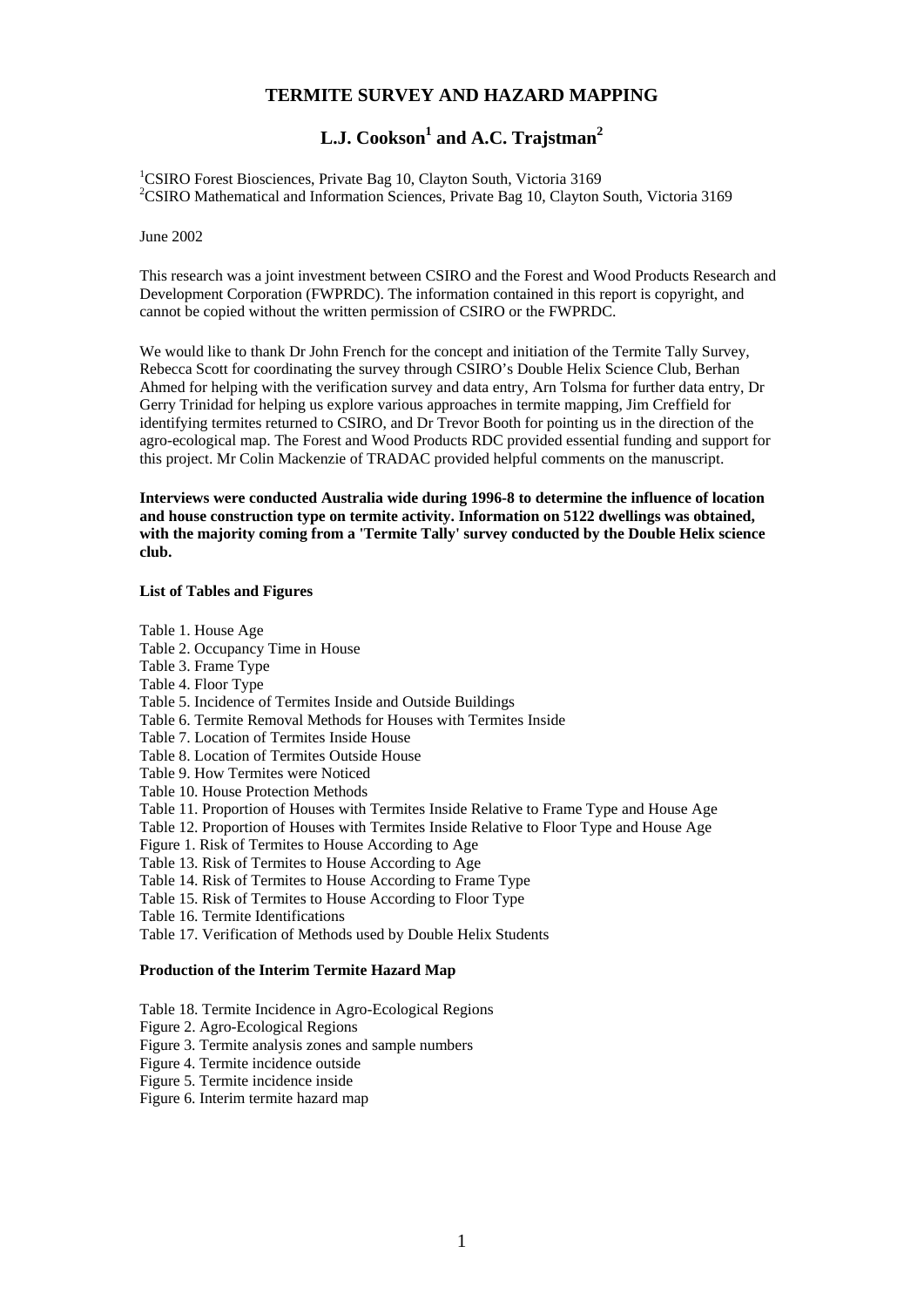**Note that not all totals will add to 5122 in this and following tables, as data for some of the questions asked for each house were not supplied.** 

## **Table 1. House Age**

| <b>State</b> | <b>Sample</b><br><b>Number</b> | <b>Mean</b><br><b>House</b><br>Age<br>(Years) | <b>Standard</b><br><b>Error</b> | <b>Median</b><br><b>House</b><br>Age<br>(Years) |
|--------------|--------------------------------|-----------------------------------------------|---------------------------------|-------------------------------------------------|
| <b>NT</b>    | 91                             | 15                                            | 1.5                             | 12                                              |
| QLD          | 918                            | 27                                            | $0.8\,$                         | 20                                              |
| <b>SA</b>    | 246                            | 36                                            | 1.7                             | 30                                              |
| <b>TAS</b>   | 98                             | 38                                            | 2.6                             | 31                                              |
| <b>VIC</b>   | 1037                           | 33                                            | 0.8                             | 25                                              |
| WA           | 447                            | 27                                            | 1.0                             | 20                                              |
| <b>NSW</b>   | 1961                           | 30                                            | 0.6                             | 20                                              |
| <b>ACT</b>   | 209                            | 25                                            | 0.9                             | 25                                              |
| Australia    | 5007                           | 30                                            | 0.4                             | 20                                              |

**Survey question:** What is the approximate age of your house?

**Conclusion:** The mean house age in the study was 30 years. Youngest mean house age occurred in NT (Darwin mainly), due to the influence of rebuilding after Cyclone Tracy in 1974.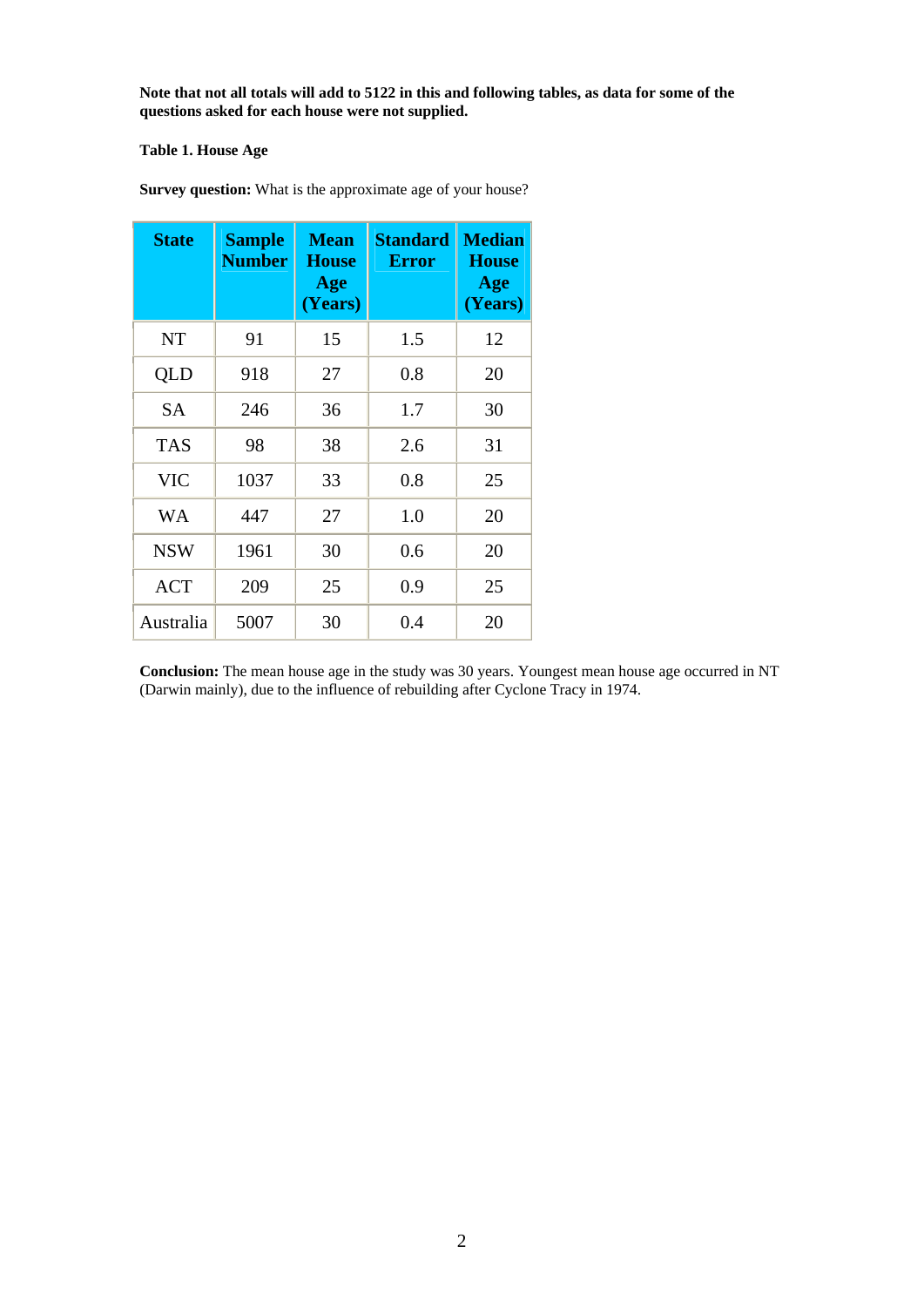#### **Table 2. Occupancy Time in House**

**Survey question:** How long have you lived in the house?

**Note that this question was not asked in the Termite Tally survey. It was an additional question posed for the telephone and CSIRO email surveys.**

| <b>State</b> | <b>Sample</b><br><b>Number</b> | <b>Mean</b><br><b>Time in</b><br><b>House</b><br>(Years) | <b>SE</b> Mean<br><b>Time in</b><br><b>House</b> | <b>Median Time</b><br>in House<br>(Years) |
|--------------|--------------------------------|----------------------------------------------------------|--------------------------------------------------|-------------------------------------------|
| NT           | 23                             | 8                                                        | 1.5                                              | 5                                         |
| QLD          | 172                            | 9                                                        | 0.7                                              | 5                                         |
| <b>SA</b>    | 66                             | 11                                                       | 1.2                                              | 8                                         |
| <b>TAS</b>   | 32                             | 9                                                        | 1.3                                              | 8                                         |
| <b>VIC</b>   | 263                            | 11                                                       | 0.7                                              | 8                                         |
| <b>WA</b>    | 67                             | 9                                                        | 1.2                                              | 6                                         |
| <b>NSW</b>   | 162                            | 13                                                       | 0.9                                              | 10                                        |
| <b>ACT</b>   | 114                            | 11                                                       | 0.9                                              | 8                                         |
| Australia    | 899                            | 10.6                                                     | 0.3                                              | 8                                         |

**Conclusion:** The mean occupancy time in the study was 11 years. Therefore, when homeowners were asked if their building ever had termites, they were giving results from a knowledge for the house that spanned a mean of 11 years.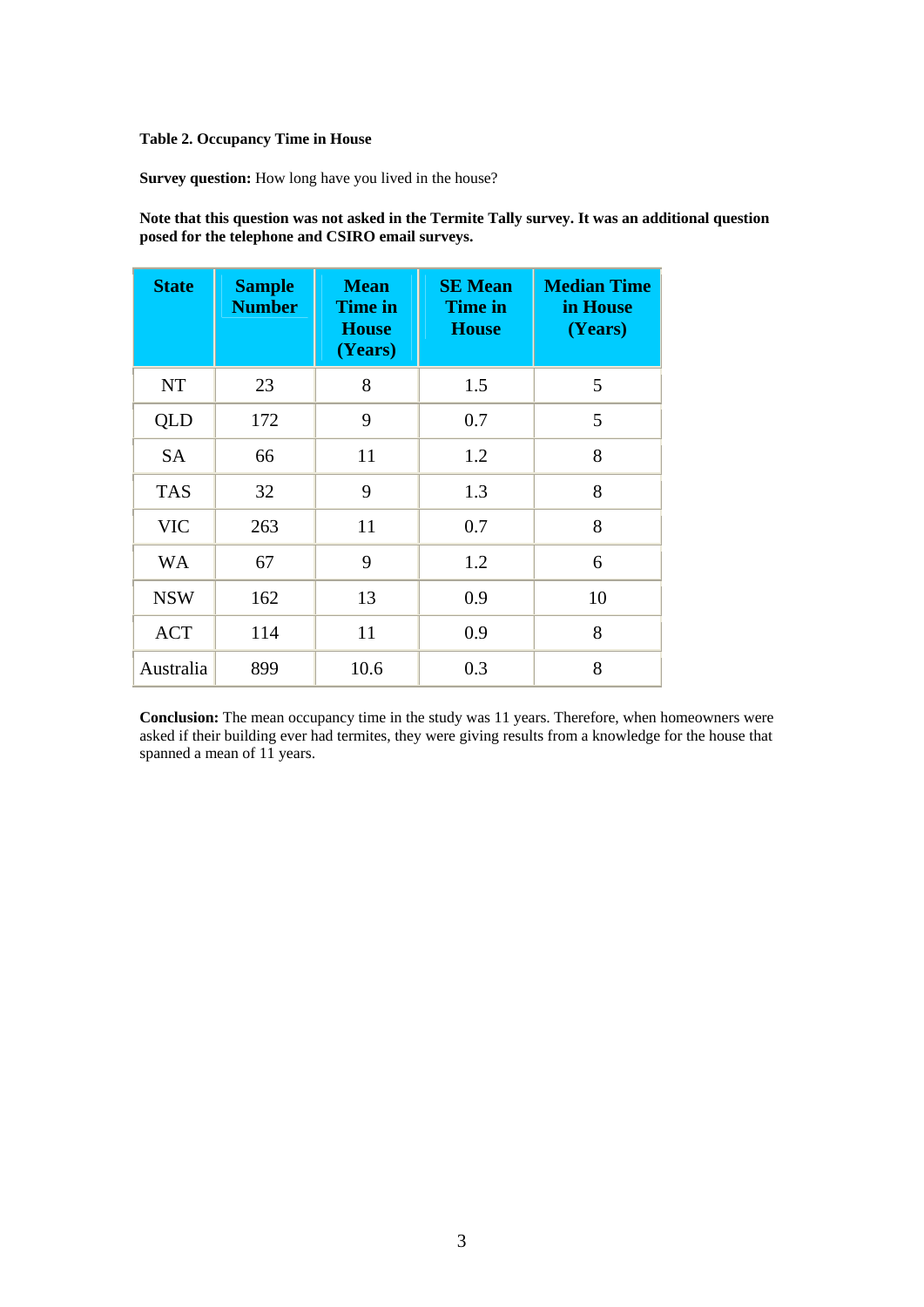## **Table 3. Frame Type**

|              | <b>Percentage Frame Type (and number)</b> |                                        |                          |                                                     |                |                           |              |
|--------------|-------------------------------------------|----------------------------------------|--------------------------|-----------------------------------------------------|----------------|---------------------------|--------------|
| <b>State</b> | <b>Timber</b>                             | <b>Timber</b><br>$+$<br><b>Masonry</b> | <b>Timber</b><br>+ Steel | <b>Timber</b><br>$\pm$<br><b>Masonry</b><br>+ Steel | <b>Masonry</b> | <b>Masonry</b><br>+ Steel | <b>Steel</b> |
| <b>NT</b>    | 21.6<br>(19)                              | 2.3(2)                                 | 2.3(2)                   | 0.0(0)                                              | 38.6 (34)      | 2.3(2)                    | 32.9<br>(29) |
| <b>QLD</b>   | 73.8<br>(683)                             | 4.0(37)                                | 1.1(10)                  | 0.2(2)                                              | 14.7<br>(136)  | 0.1(1)                    | 6.2<br>(57)  |
| <b>SA</b>    | 36.8<br>(91)                              | 8.5(21)                                | 0.0(0)                   | 0.4(1)                                              | 53.0<br>(131)  | 0.0(0)                    | 1.2<br>(3)   |
| <b>TAS</b>   | 78.4<br>(76)                              | 4.1(4)                                 | 1.0(1)                   | 0.0(0)                                              | 10.3(10)       | 0.0(0)                    | 6.2<br>(6)   |
| <b>VIC</b>   | 85.4<br>(894)                             | 2.6(27)                                | 0.2(2)                   | 0.1(1)                                              | 10.6<br>(111)  | 0.0(0)                    | 1.2<br>(12)  |
| <b>WA</b>    | 30.5<br>(135)                             | 3.2(14)                                | 0.5(2)                   | 0.2(1)                                              | 60.7<br>(269)  | 0.0(0)                    | 5.0<br>(22)  |
| <b>NSW</b>   | 72.8<br>(1437)                            | 2.9(58)                                | 0.4(7)                   | 0.0(0)                                              | 17.8<br>(351)  | 0.2(4)                    | 5.5<br>(109) |
| <b>ACT</b>   | 69.7<br>(147)                             | 7.1(15)                                | 0.9(2)                   | 0.0(0)                                              | 16.1(34)       | 0.0(0)                    | 6.2<br>(13)  |
| Australia    | 69.3<br>(3482)                            | 3.5(178)                               | 0.5(26)                  | 0.1(5)                                              | 21.4<br>(1076) | 0.1(7)                    | 5.0<br>(251) |

**Survey question:** Does your house have steel frame, solid masonry walls or timber frame?

**Conclusions:** Timber was the most common framing material in Victoria, Tasmania, Queensland, NSW and the ACT. Masonry predominates in WA, SA and NT. Only 5% of framing were steel alone, with the highest proportion found in the NT. Buildings with mixed framing types were relatively scarce, with timber and solid masonry (mainly double brick walls) the most common combination. During the surveys it was noted that mixed frames appeared to be more common in renovated or extended buildings, and they occurred more often in older houses.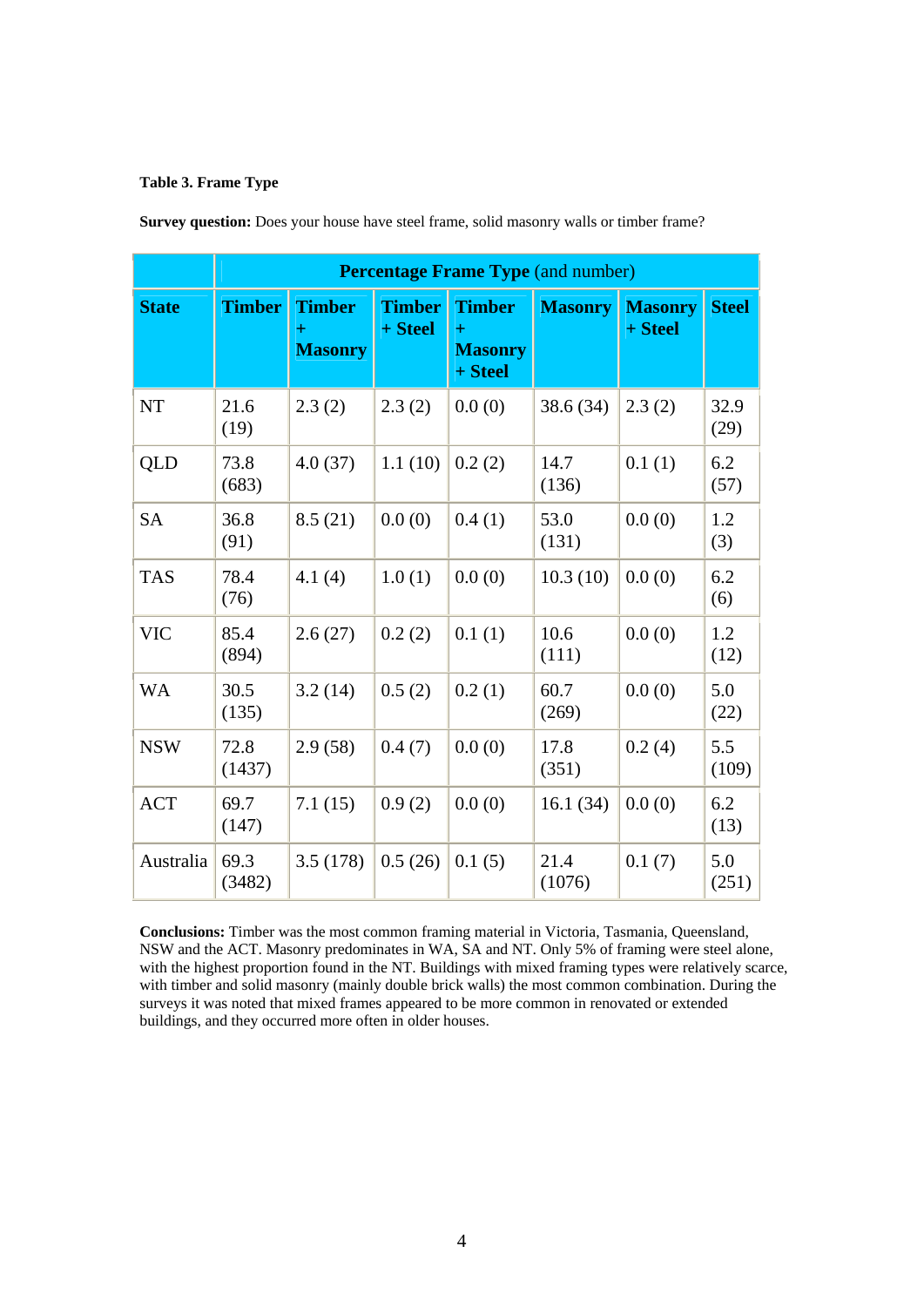## **Table 4. Floor Type**

|              | <b>Percentage Floor Type (and number)</b> |                               |                 |  |  |
|--------------|-------------------------------------------|-------------------------------|-----------------|--|--|
| <b>State</b> | <b>Timber</b>                             | $Timber +$<br><b>Concrete</b> | <b>Concrete</b> |  |  |
| <b>NT</b>    | 18.5(17)                                  | 2.2(2)                        | 79.3 (73)       |  |  |
| QLD          | 45.8 (424)                                | 6.4(59)                       | 47.8 (443)      |  |  |
| <b>SA</b>    | 44.5 (110)                                | 22.3(55)                      | 33.2 (82)       |  |  |
| <b>TAS</b>   | 74.2 (72)                                 | 8.3(8)                        | 17.5(17)        |  |  |
| <b>VIC</b>   | 67.2 (704)                                | 5.3 (56)                      | 27.5 (288)      |  |  |
| <b>WA</b>    | 30.3 (137)                                | 10.2(46)                      | 59.5 (269)      |  |  |
| <b>NSW</b>   | 55.5 (1094)                               | 7.9(156)                      | 36.6(721)       |  |  |
| <b>ACT</b>   | 61.0(128)                                 | 10.0(21)                      | 29.0(61)        |  |  |
| Australia    | 53.3 (2686)                               | 8.0 (403)                     | 38.7 (1954)     |  |  |

**Survey question:** What is your floor type: timber on stumps/piers or concrete slab?

**Conclusion:** Timber was the most common flooring material in Tasmania, Victoria, NSW and the ACT. Concrete floors were most common in the NT and WA. Queensland had similar proportions of timber and concrete floors. Mixtures of floor type (timber and concrete) were more common than mixtures of framing types.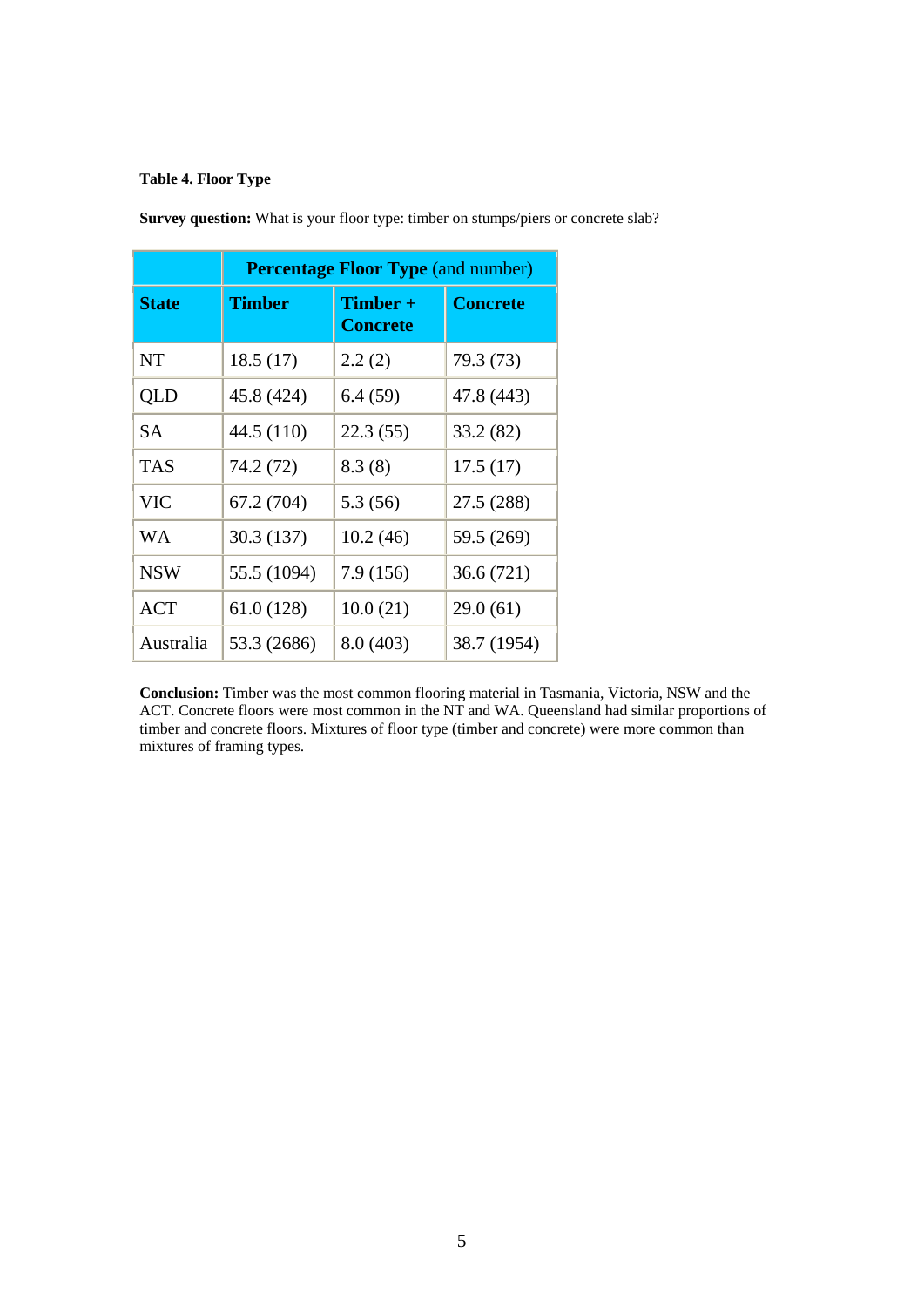## **Table 5. Incidence of Termites Inside and Outside Buildings**

**Survey questions:** Using a house plan (provided in questionnaire), indicate where you found termite activity inside your house. Using a property plan (provided in questionnaire), locate where you found termite activity outside your house.

| <b>State</b> | <b>Number</b><br><b>of</b><br><b>Dwellings</b> | % Inside<br>(and<br>number) | $\frac{0}{0}$<br><b>Outside</b><br>(and<br>number) | % Both<br><b>Inside and</b><br><b>Outside</b><br>(and<br>number) | $\frac{0}{0}$<br><b>Termites</b><br><b>Somewhere</b><br>(and<br>number) |
|--------------|------------------------------------------------|-----------------------------|----------------------------------------------------|------------------------------------------------------------------|-------------------------------------------------------------------------|
| NT           | 93                                             | 16.1(15)                    | 64.5(60)                                           | 14.0(13)                                                         | 66.7(62)                                                                |
| <b>QLD</b>   | 933                                            | 20.9(195)                   | 36.8<br>(343)                                      | 12.5(117)                                                        | 45.1 (421)                                                              |
| <b>SA</b>    | 247                                            | 21.1 (52)                   | 36.0(89)                                           | 13.4(33)                                                         | 43.7 (108)                                                              |
| <b>TAS</b>   | 98                                             | 0.0(0)                      | 1.0(1)                                             | 0.0(0)                                                           | 1.0(1)                                                                  |
| <b>VIC</b>   | 1074                                           | 12.2(131)                   | 15.8<br>(170)                                      | 5.9(63)                                                          | 22.1 (238)                                                              |
| <b>WA</b>    | 479                                            | 14.4(69)                    | 47.0<br>(225)                                      | 8.4(40)                                                          | 53.0 (254)                                                              |
| <b>NSW</b>   | 1984                                           | 18.3 (358)                  | 28.4<br>(564)                                      | 11.4 (226)                                                       | 35.0 (696)                                                              |
| <b>ACT</b>   | 214                                            | 7.5(16)                     | 18.7(40)                                           | 5.6(12)                                                          | 20.6(44)                                                                |
| Australia    | 5122                                           | 16.3(836)                   | 29.1<br>(1492)                                     | 9.8(504)                                                         | 35.6 (1824)                                                             |

**Conclusion:** Highest termite incidence outside was in the NT and WA, and lowest incidence outside was in Tasmania. The termite incidence inside is more difficult to interpret, because these numbers do not take house age into account. That issue is tackled in more detail in Table 11.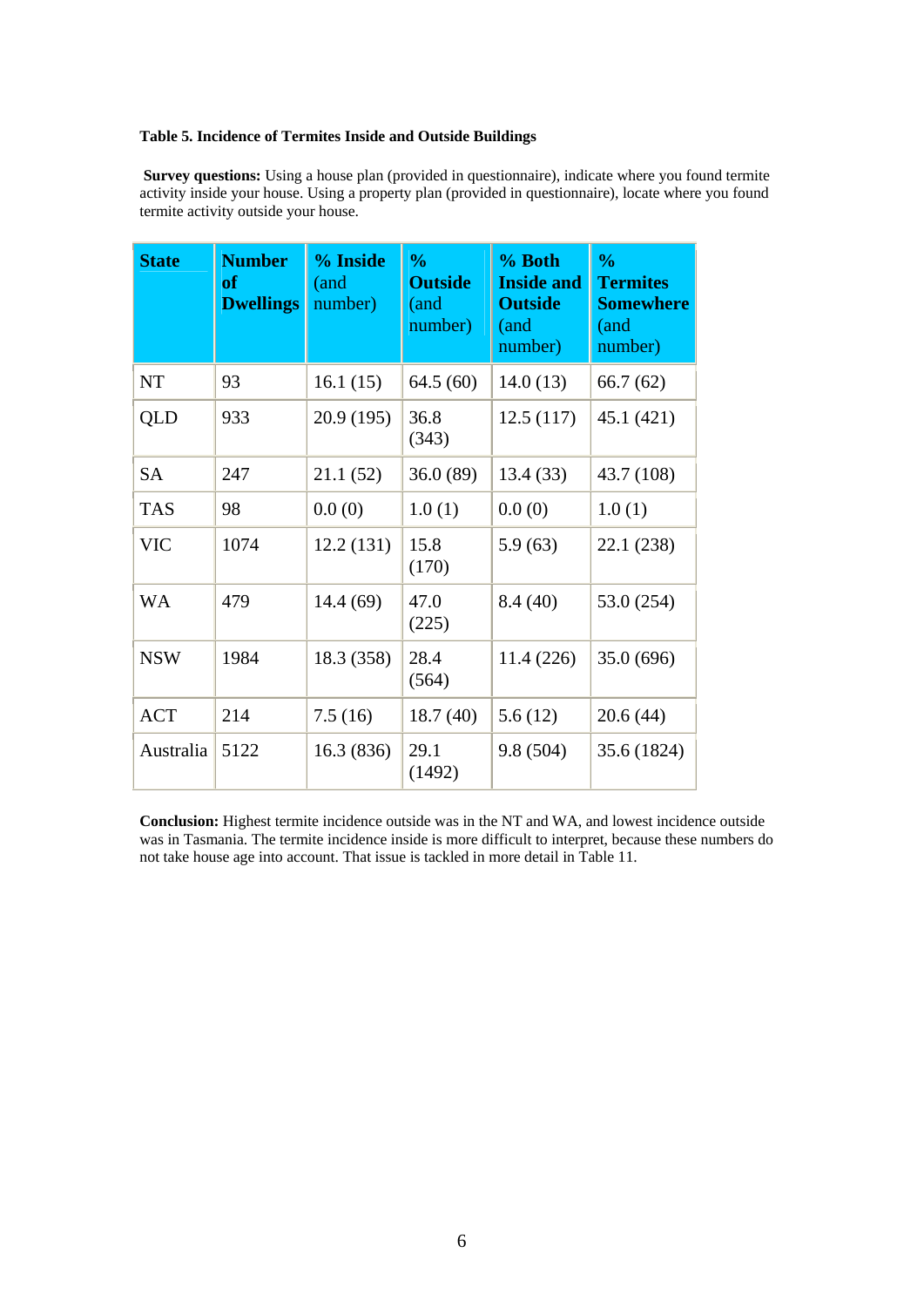#### **Table 6. Termite Removal Methods for Houses with Termites Inside**

**Survey questions:** Have the termites gone (Yes or No)? How did you get rid of them: disturbed them, ignored them, treated the soil, treated the wood, replaced damaged wood, other?

There were 836 houses with termites inside. Of these, 708 (85%) claimed to have successfully eradicated the termite problem. Of the 836 houses with termites inside, 769 specified eradication attempts from a choice of six methods. As combination methods were possible, information on 37 eradication regimes was obtained. By ignoring regimes comprising less than 5% of the sample, the following list was obtained:

| <b>Eradication</b><br><b>Method</b> | % Usage of<br><b>Total</b><br><b>Sample</b> | % Removal<br><b>Success</b> |
|-------------------------------------|---------------------------------------------|-----------------------------|
| Chemically treat<br>soil            | 15                                          | 96                          |
| Treat soil and<br>wood              | 9                                           | 96                          |
| Replace and treat<br>wood           | 6                                           | 96                          |
| Chemically treat<br>wood            | 18                                          | 95                          |
| Replace wood,<br>treat soil         | 6                                           | 93                          |
| Replace wood                        | 8                                           | 92                          |
| Other                               | 7                                           | 90                          |
| Disturb and treat<br>soil           | 7                                           | 84                          |
| Disturb                             | 5                                           | 83                          |
| Ignore                              | 5                                           | 59                          |

**Conclusion:** A high level of success in termite eradication was obtained by treating the soil or wood. Least success was obtained by ignoring the problem, followed by simply disturbing the affected area.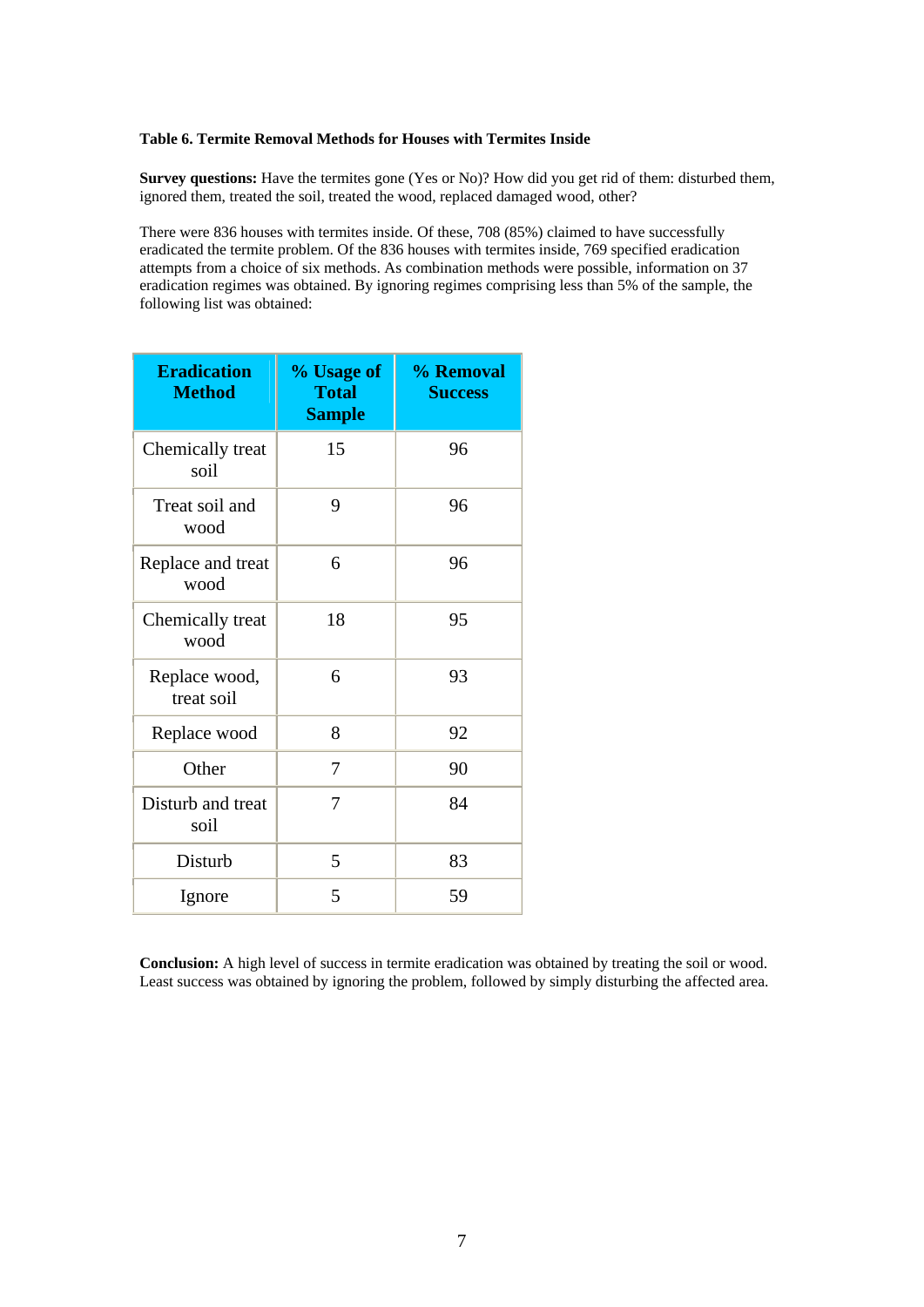#### **Table 7. Location of Termites Inside House**

**Survey question:** Using a property plan (provided in questionnaire), indicate where you found termite activity inside your house.

| <b>Location</b>                                                            | <b>Occurrence</b><br>(number) | % With Termites at This<br><b>Location (for houses with</b><br>termites) |
|----------------------------------------------------------------------------|-------------------------------|--------------------------------------------------------------------------|
| Wall (combined 'wall frame', 'timber<br>frame' and 'wall stud' categories) | 173                           | 21                                                                       |
| Flooring or floor covering                                                 | 158                           | 19                                                                       |
| Wall Frame (cavity)                                                        | 158                           | 19                                                                       |
| House Stump                                                                | 140                           | 17                                                                       |
| Architrave                                                                 | 130                           | 16                                                                       |
| <b>Skirting Board</b>                                                      | 129                           | 15                                                                       |
| <b>Floor Joist</b>                                                         | 125                           | 15                                                                       |
| <b>Floor Bearer</b>                                                        | 117                           | 14                                                                       |
| Wall Stud                                                                  | 102                           | 12                                                                       |
| <b>Timber Frame</b>                                                        | 102                           | 12                                                                       |
| <b>Window Frame</b>                                                        | 90                            | 11                                                                       |
| Others                                                                     | 90                            | 11                                                                       |
| Rafter                                                                     | 78                            | 9                                                                        |
| Cupboard / Fitting                                                         | 67                            | 9                                                                        |
| <b>End of Roof Timbers</b>                                                 | 51                            | 6                                                                        |
| <b>Timber Plinth</b>                                                       | 48                            | 6                                                                        |
| Shelving / Fitting                                                         | 34                            | $\overline{4}$                                                           |
| Ridge Timber                                                               | 26                            | 3                                                                        |
| <b>Stairs</b>                                                              | 19                            | 3                                                                        |

The above percentages will not sum to 100 as many houses had multiple termite locations. Because the difference between wall frame, timber frame and wall stud may not have been clear in the survey, houses with at least one of these categories were grouped into the 'wall' category. The original questionnaire included timber decking and timber sleepers abutting the house as 'inside'. Both of these categories were transferred to the 'outside' category.

**Conclusion:** Termites were often found in walls, flooring, house stumps, architrave and skirting boards, joists, bearers and window frames. Termites were less common in, but not excluded from, roofing timbers.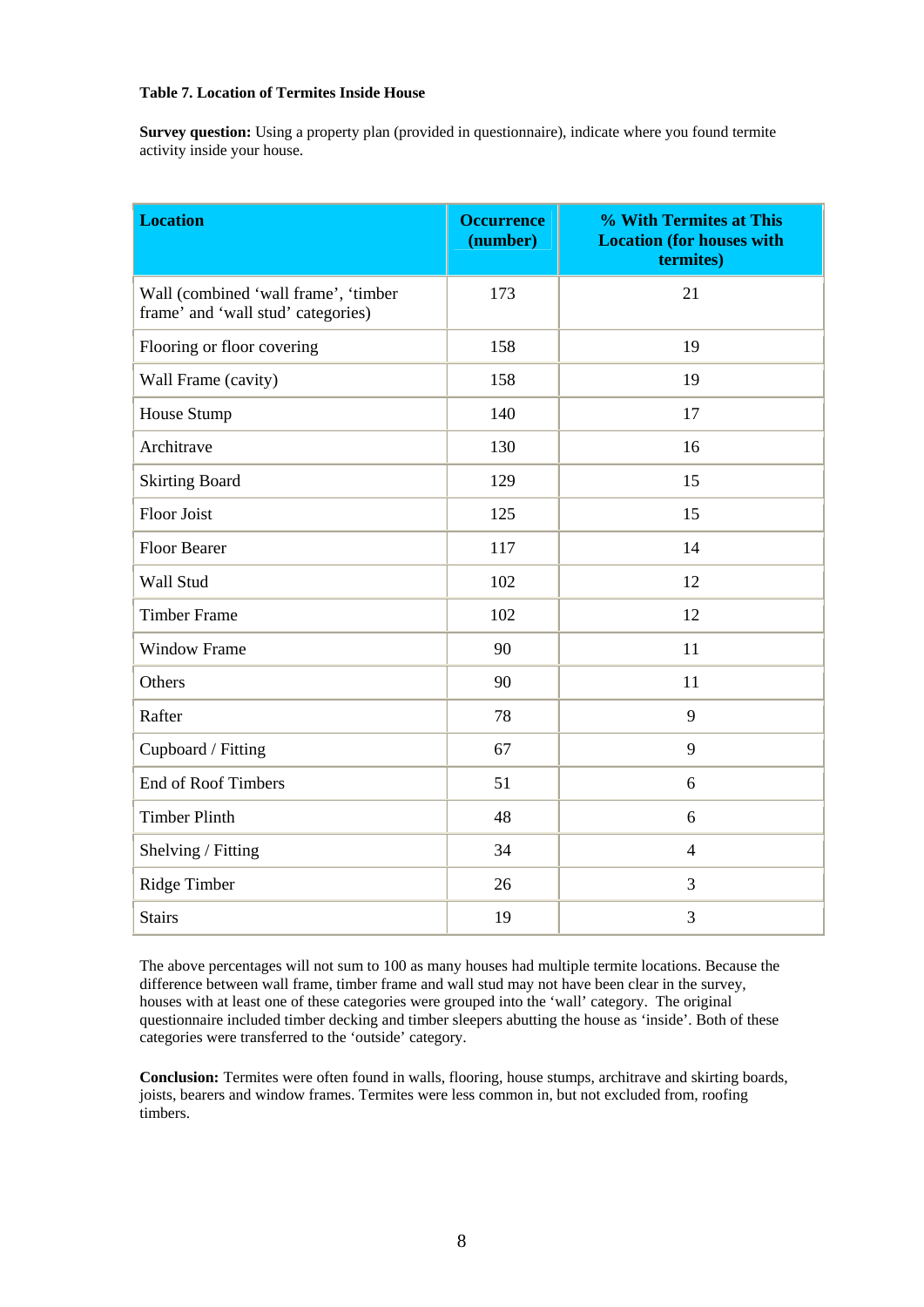### **Table 8. Location of Termites Outside House**

**Survey question:** Using a property plan (provided in questionnaire), locate where you found termite activity outside your house.

| <b>Location</b>          | <b>Occurrence (number)</b> | % Termites At This Location (for houses with<br>termites outside) |
|--------------------------|----------------------------|-------------------------------------------------------------------|
| Wood piles/branches      | 463                        | 31                                                                |
| Live tree                | 296                        | 20                                                                |
| Fencing                  | 270                        | 18                                                                |
| Dead tree                | 264                        | 18                                                                |
| Sleepers                 | 214                        | 14                                                                |
| Dead tree stump          | 210                        | 14                                                                |
| Shed                     | 199                        | 13                                                                |
| Posts                    | 121                        | $8\,$                                                             |
| Garage                   | 113                        | $8\,$                                                             |
| Other                    | 102                        | $\overline{7}$                                                    |
| Timber garden<br>borders | 81                         | 5                                                                 |
| Decking                  | 68                         | 5                                                                 |
| Poles                    | 57                         | $\overline{4}$                                                    |
| Live tree stump          | 45                         | $\overline{3}$                                                    |
| Compost area             | 42                         | $\overline{4}$                                                    |
| Pergola                  | 36                         | $\overline{2}$                                                    |
| Patio                    | 26                         | $\overline{2}$                                                    |
| Compost bin              | 19                         | $\mathbf{1}$                                                      |
| Trellis                  | 10                         | $\mathbf{1}$                                                      |
| <b>Steps</b>             | 9                          | $\,1\,$                                                           |
| Anywhere                 | 1492                       |                                                                   |

The above percentages will not sum to 100 as many houses have multiple termite locations.

**Conclusion:** Termites outside were most often found in wood piles/branches, live and dead trees, fencing, sleepers, dead tree stumps, and the garden shed (often in cardboard boxes on the damp floor of garden sheds).

Termite species found outside would include some that are unable to attack sound wood in buildings. Other results (Howick, pers. comm.) indicate that the nests of economically important termite species are most often found in trees, tree stumps and sleeper retaining walls.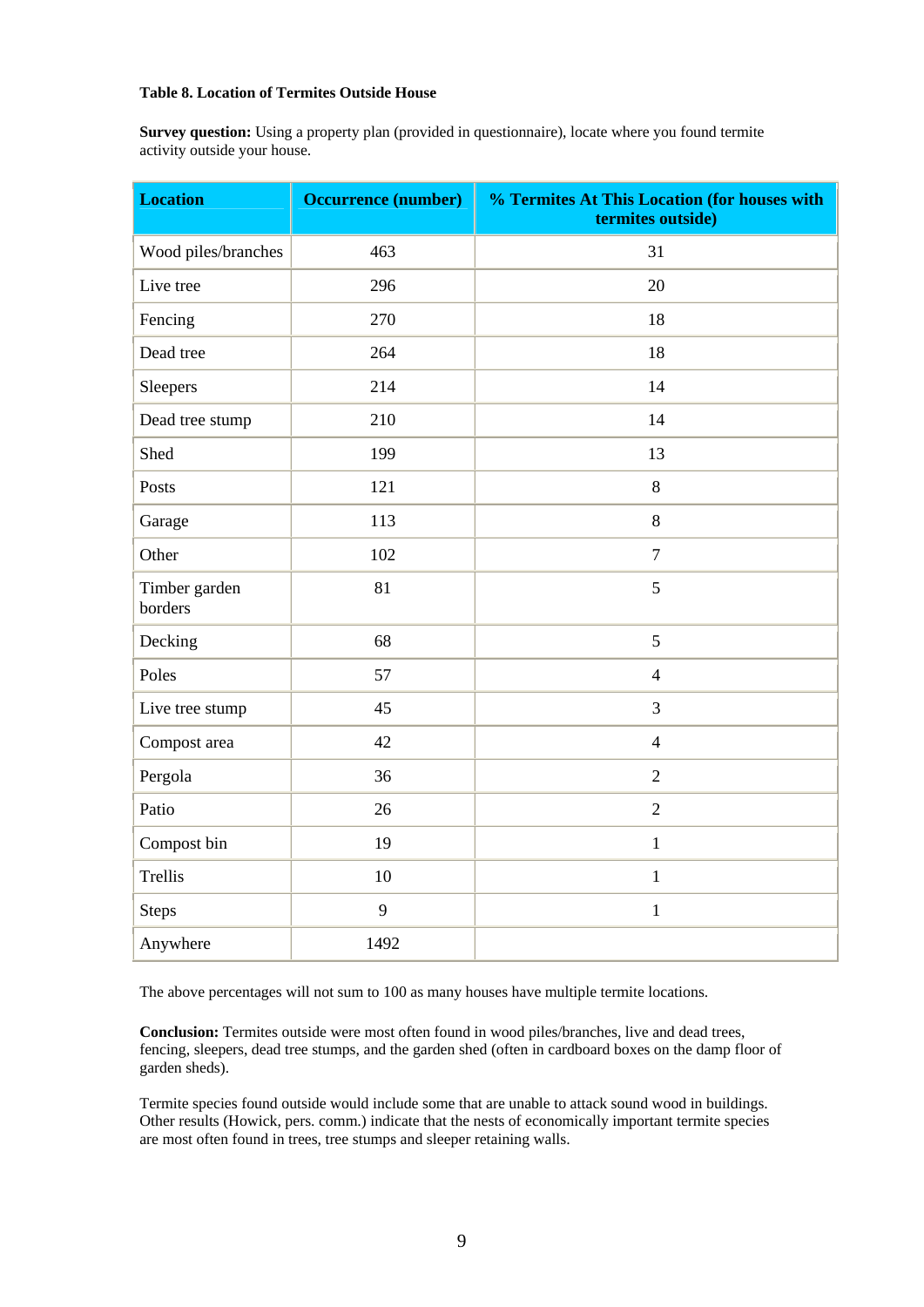# **Table 9. How Termites were Noticed**

| <b>Location</b> | <b>Number</b><br><b>of</b><br><b>Properties</b> | <b>Damaged</b><br><b>Wood</b> | <b>Mud Tube</b> | <b>Wings</b>   |
|-----------------|-------------------------------------------------|-------------------------------|-----------------|----------------|
| <b>NT</b>       | 62                                              | 45                            | 36              | 15             |
| QLD             | 421                                             | 367                           | 164             | 28             |
| <b>SA</b>       | 108                                             | 99                            | 33              | $\overline{4}$ |
| <b>TAS</b>      | $\mathbf{1}$                                    | $\mathbf{1}$                  | $\overline{0}$  | $\overline{0}$ |
| <b>VIC</b>      | 238                                             | 221                           | 46              | 19             |
| <b>WA</b>       | 254                                             | 229                           | 77              | 16             |
| <b>NSW</b>      | 696                                             | 575                           | 260             | 54             |
| <b>ACT</b>      | 44                                              | 33                            | 10              | $\mathbf{1}$   |
| Australia       | 1824                                            | 1570                          | 626             | 137            |
| % of total      |                                                 | 86%                           | 34%             | 8%             |

**Survey question:** What evidence did you find of termite activity: damaged wood, mud tubes or wings?

**Conclusion:** Most termites were noticed by the damage they caused to timber, followed by mud tube construction.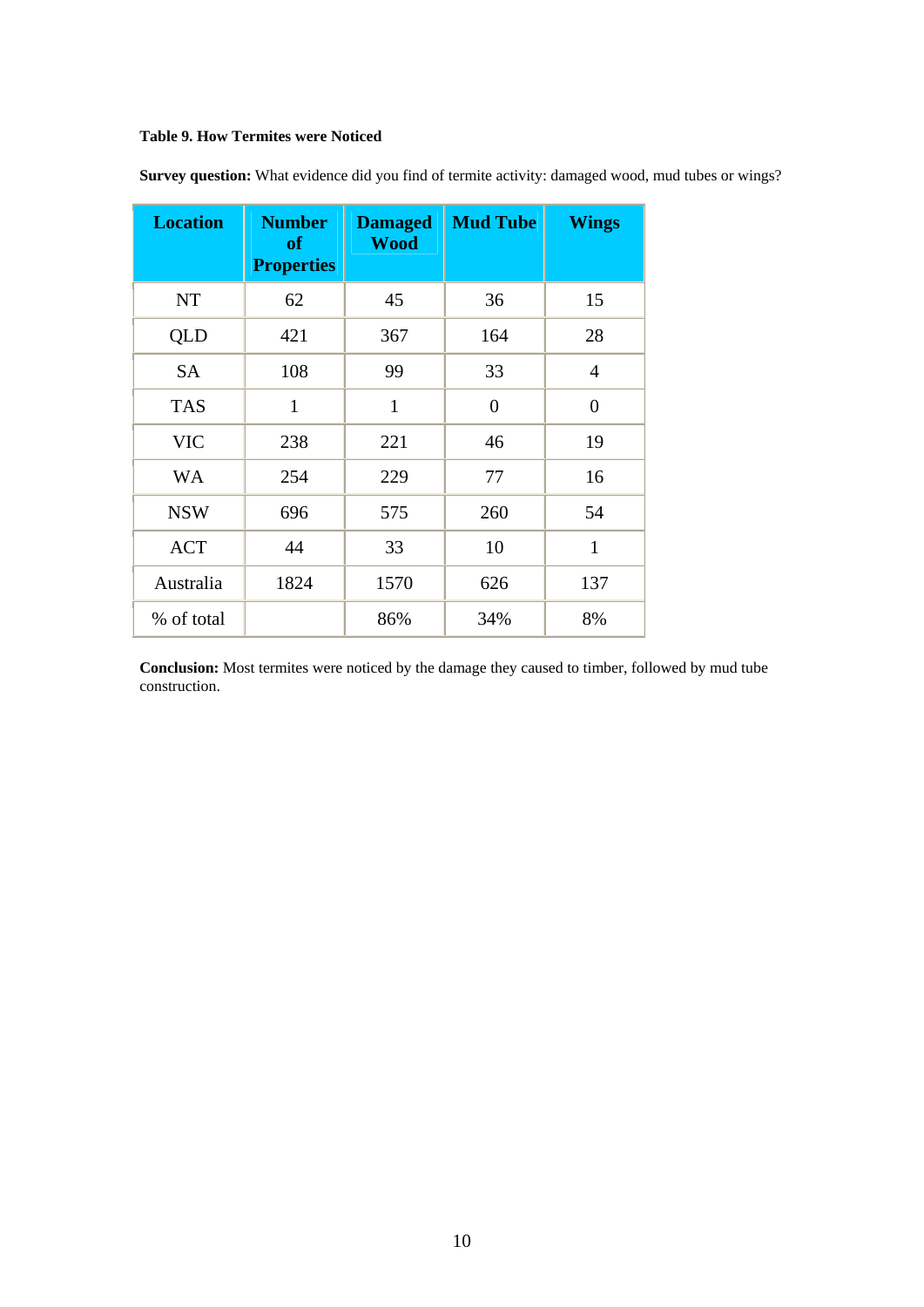#### **Table 10. House Protection Methods**

**Survey question:** Is your house protected from termites by ant caps (Caps), soil poisoning (Soil), annual inspection (Inspect), other (which may include Granitgard, Termimesh, treated framing, and none) or don't know (a choice that cannot be made in combination with another)?

The questionnaire did not ask whether the protection methods were installed before or after termite attack, so we cannot determine directly which protection methods failed.

| <b>Protection method</b>        | <b>Number</b><br><b>Installed</b> | <b>Installation</b><br><b>Percentage</b> |
|---------------------------------|-----------------------------------|------------------------------------------|
| Don't know                      | 1314                              | 27.7                                     |
| Inspect                         | 753                               | 15.8                                     |
| Soil                            | 742                               | 15.6                                     |
| Caps                            | 720                               | 15.2                                     |
| Other                           | 482                               | 10.1                                     |
| $Caps + inspect$                | 196                               | 4.1                                      |
| $Caps + soil$                   | 192                               | 4.0                                      |
| $Soil + inspect$                | 160                               | 3.4                                      |
| $Caps + soil + inspect$         | 127                               | 2.7                                      |
| $Caps + other$                  | 22                                | 0.5                                      |
| $Soil + other$                  | 15                                | 0.3                                      |
| $Inspect + other$               | 12                                | 0.3                                      |
| $Caps + inspect + other$        | 8                                 | 0.2                                      |
| $Caps + soil + inspect + other$ | 4                                 | 0.1                                      |
| $Caps + soil + other$           | 3                                 | 0.0                                      |
| $Soil + inspect + other$        | $\overline{2}$                    | 0.0                                      |
| Any above (total)               | 4752                              | 100                                      |

**Conclusions:** About 25% of people surveyed did not know if or how their home was protected against entry by termites. Of the remainder, inspection, soil treatment and 'ant' caps were similarly used.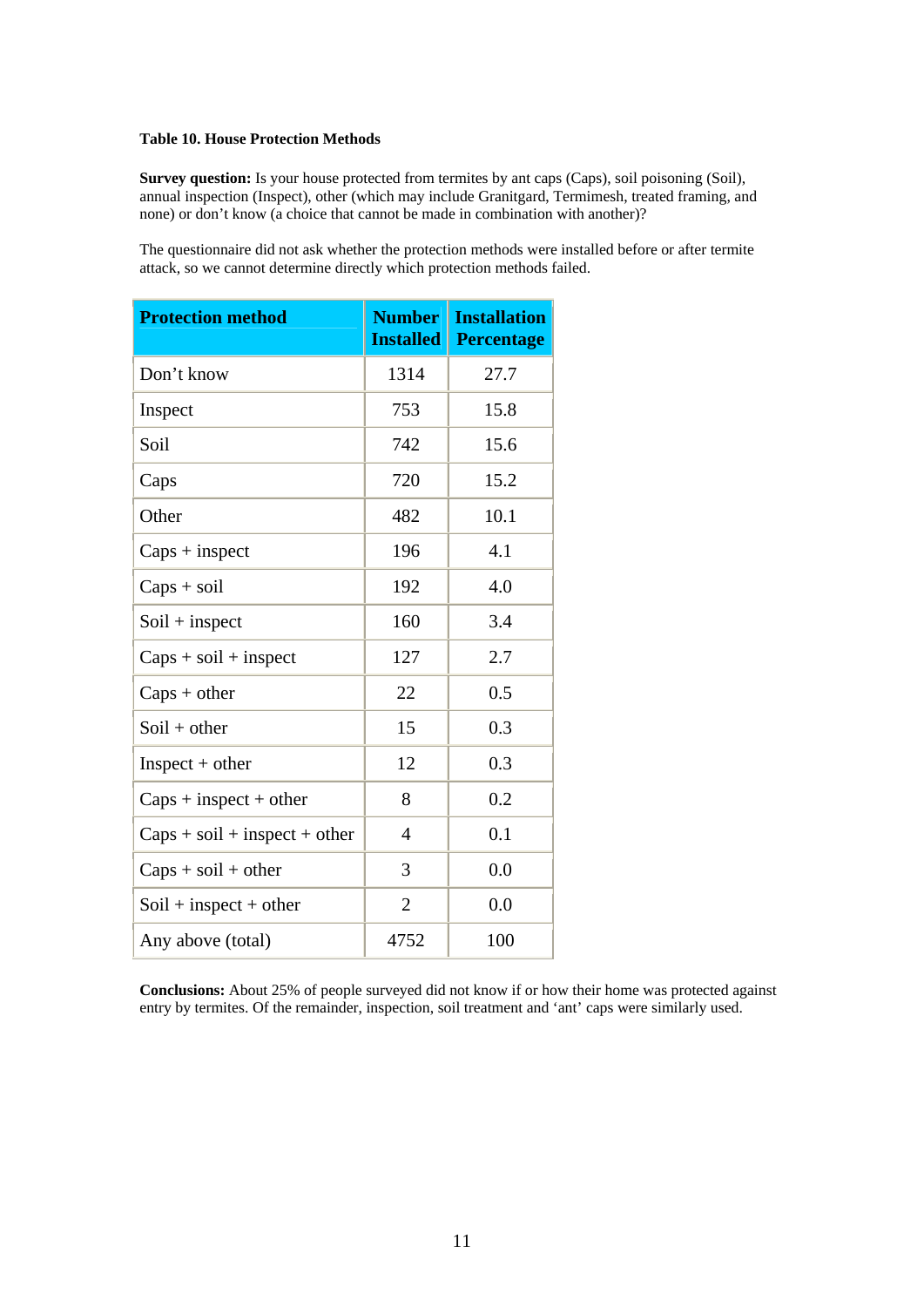| <b>Table 11. Proportion of Houses with Termites Inside</b> |  |
|------------------------------------------------------------|--|
| <b>Relative to Frame Type and House Age</b>                |  |

| Age       | <b>Proportion</b> (standard error, number of houses) |                                      |              |               |                          |  |  |
|-----------|------------------------------------------------------|--------------------------------------|--------------|---------------|--------------------------|--|--|
| (years)   | <b>Masonry</b>                                       | <b>Masonry</b><br>&<br><b>Timber</b> | <b>Steel</b> | <b>Timber</b> | <b>Timber</b><br>& Steel |  |  |
| $0 - 10$  | 0.09                                                 | 0.04                                 | 0.10         | 0.07          | 0.00                     |  |  |
|           | (0.02, 212)                                          | (0.04, 26)                           | (0.03, 136)  | (0.01, 803)   | (0,5)                    |  |  |
| $11 - 20$ | 0.11                                                 | 0.17                                 | 0.11         | 0.13          | 0.33                     |  |  |
|           | (0.02, 267)                                          | (0.05, 52)                           | (0.04, 76)   | (0.01, 827)   | (0.21, 6)                |  |  |
| 21-30     | 0.14                                                 | 0.21                                 | 0.00         | 0.15          | 0.17                     |  |  |
|           | (0.03, 135)                                          | (0.08, 28)                           | (0,15)       | (0.02, 563)   | (0.17, 6)                |  |  |
| $31 - 40$ | 0.18                                                 | 0.27                                 | 0.00         | 0.20          | 0.00                     |  |  |
|           | (0.04, 90)                                           | (0.12, 15)                           | (0,5)        | (0.02, 334)   | $(*,1)$                  |  |  |
| $41 - 50$ | 0.25                                                 | 0.19                                 | 0.50         | 0.24          | 0.67                     |  |  |
|           | (0.04, 96)                                           | (0.10, 16)                           | (0.5,2)      | (0.03, 297)   | (0.33, 3)                |  |  |
| 51-60     | 0.19                                                 | 0.00                                 | <b>NA</b>    | 0.33          | 1.00                     |  |  |
|           | (0.05, 58)                                           | (0.00, 3)                            |              | (0.04, 123)   | $(*,1)$                  |  |  |
| 61-70     | 0.33                                                 | 0.42                                 | 0.00         | 0.30          | <b>NA</b>                |  |  |
|           | (0.07, 52)                                           | (0.15, 12)                           | $(*,1)$      | (0.04, 113)   |                          |  |  |
| 71-80     | 0.31                                                 | 0.25                                 | <b>NA</b>    | 0.28          | 1.00                     |  |  |
|           | (0.07, 49)                                           | (0.16, 8)                            |              | (0.04, 102)   | $(*,1)$                  |  |  |
| 81-90     | 0.53                                                 | 0.40                                 | NA           | 0.35          | NA                       |  |  |
|           | (0.12, 19)                                           | (0.25, 5)                            |              | (0.07, 52)    |                          |  |  |
| 91-100    | 0.35                                                 | 1.00                                 | 1.00         | 0.43          | 0.50                     |  |  |
|           | (0.08, 35)                                           | (0.00, 2)                            | $(*,1)$      | (0.06, 70)    | (0.50,2)                 |  |  |
| $100+$    | 0.33                                                 | 0.50                                 | <b>NA</b>    | 0.53          | NA                       |  |  |
|           | (0.09, 27)                                           | (0.29, 4)                            |              | (0.09, 32)    |                          |  |  |

*\*Not enough data to produce a standard error*

**Conclusions:** The best data sets in each age group, where sample sizes are greater than 50, are masonry and timber framed houses. Steel is not well represented in houses that are over 20 years of age. Houses with combination frame types are not well represented in any age group. For those frames that are well represented, the probability of termites inside the house increases with age. Reading across most age group rows where sample sizes are significant reveals that the proportions of houses with termites inside are about the same, irrespective of frame type.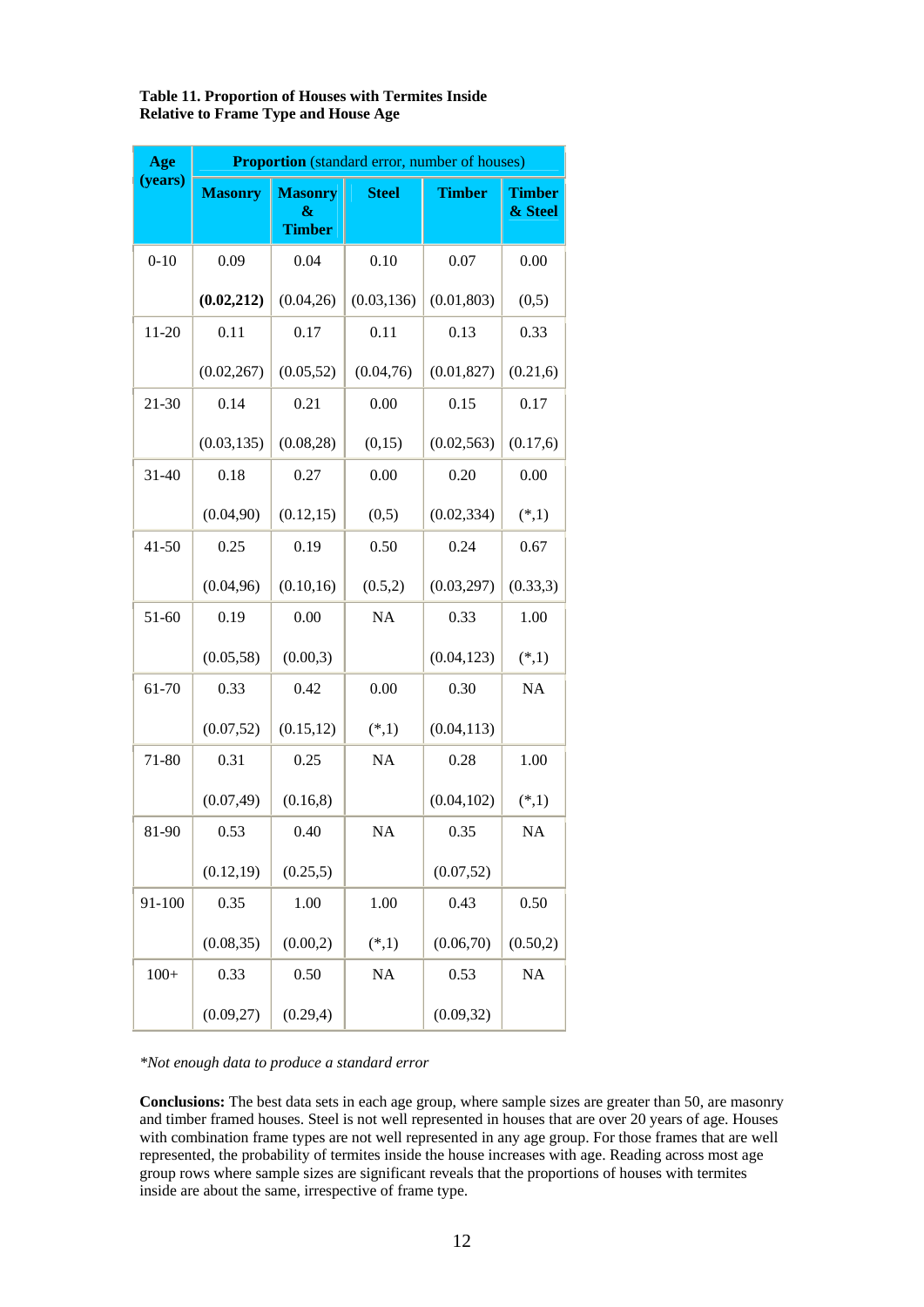## **Table 12. Proportion of Houses with Termites Inside Relative to Floor Type and House Age**

| Age       | <b>Proportion</b> (standard error, number of houses) |                             |               |  |  |  |  |
|-----------|------------------------------------------------------|-----------------------------|---------------|--|--|--|--|
| (Years)   | <b>Concrete</b>                                      | Timber &<br><b>Concrete</b> | <b>Timber</b> |  |  |  |  |
| $0 - 10$  | 0.07                                                 | 0.11                        | 0.10          |  |  |  |  |
|           | (0.01, 803)                                          | (0.05, 45)                  | (0.02, 334)   |  |  |  |  |
| $11 - 20$ | 0.13                                                 | 0.16                        | 0.13          |  |  |  |  |
|           | (0.01, 697)                                          | (0.05, 68)                  | (0.02, 463)   |  |  |  |  |
| 21-30     | 0.15                                                 | 0.15                        | 0.15          |  |  |  |  |
|           | (0.02, 214)                                          | (0.05, 60)                  | (0.02, 473)   |  |  |  |  |
| 31-40     | 0.28                                                 | 0.29                        | 0.17          |  |  |  |  |
|           | (0.06, 51)                                           | (0.06, 55)                  | (0.02, 339)   |  |  |  |  |
| $41 - 50$ | 0.37                                                 | 0.30                        | 0.22          |  |  |  |  |
|           | (0.10, 27)                                           | (0.06, 66)                  | (0.02, 321)   |  |  |  |  |
| 51-60     | 0.09                                                 | 0.23                        | 0.30          |  |  |  |  |
|           | (0.09, 11)                                           | (0.11, 17)                  | (0.04, 157)   |  |  |  |  |
| 61-70     | 0.11                                                 | 0.58                        | 0.29          |  |  |  |  |
|           | (0.11, 9)                                            | (0.12, 19)                  | (0.04, 150)   |  |  |  |  |
| 71-80     | 0.50                                                 | 0.23                        | 0.29          |  |  |  |  |
|           | (0.20, 8)                                            | (0.09, 22)                  | (0.04, 130)   |  |  |  |  |
| 81-90     | 0.50                                                 | 0.50                        | 0.37          |  |  |  |  |
|           | (0.29,4)                                             | (0.17, 10)                  | (0.06, 62)    |  |  |  |  |
| 91-100    | 0.33                                                 | 0.35                        | 0.45          |  |  |  |  |
|           | (0.17, 9)                                            | (0.12, 17)                  | (0.06, 83)    |  |  |  |  |
| $100+$    | 0.00                                                 | 0.40                        | 0.48          |  |  |  |  |
|           | (0.00, 3)                                            | (0.17, 10)                  | (0.07, 50)    |  |  |  |  |

**Conclusions:** The data set contains relatively few houses older than 40 years with concrete floors alone. Concrete floors in older houses are slightly more prevalent in association with timber floors, probably resulting from house renovations. Timber floors are well represented in the sample for all age groups. For those floor types that are well represented, the probability of termites inside the house increases with age. Reading across most age group rows where sample sizes are significant reveals that the proportions of houses with termites inside are about the same, irrespective of floor type.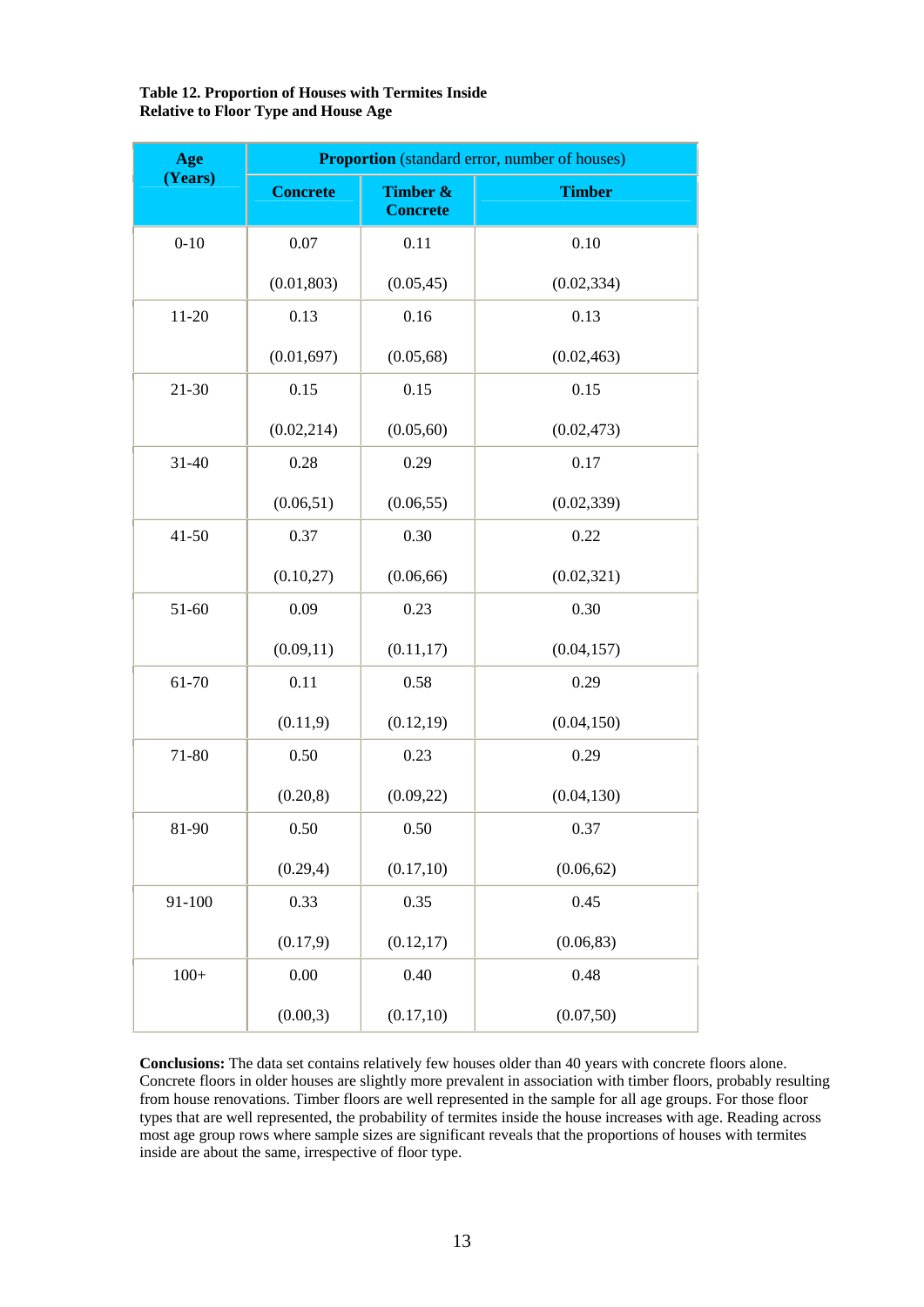#### **Figure 1. Risk of Termites to House According to Age**

A logistic regression using house age, frame and floor type to explain the proportion of houses with termites inside was plotted. The factors of frame and floor type were excluded from the model as they were found not to be statistically significant. A reasonable fit was obtained if the proportion of houses with termites inside was modelled as a logistic regression in the square root of house age, excluding frame and floor type. The graph of the model shown here gives the probability of termites being found inside as a function of house age (and associated 95% confidence interval).



**Conclusions:** The graph illustrates how the proportion of houses with termites inside increases as house age increases. Reference to Figure 1 indicates that the incidence of termites inside increases by about 0.4%/year, irrespective of house construction type. There are several possible reasons why older houses carry higher termite risk. For example, termite barriers (chemical and physical) installed in a new house during construction may gradually break down, or become breached upon further landscaping and renovation. Older houses also tend to have low floor clearance leading to poor ventilation and restricted access for proper inspection. They may use older style masonry ventilators that are less effective than modern pressed steel ventilators. With age, plumbing or spouting may develop leaks and cause localised moisture build up. Moist damp conditions attract termites. Sleeper retaining walls will deteriorate with age, and trees will mature, allowing both to become possible nesting sites for termites.

These findings help to explain why termite attack to houses is so high in the Port Melbourne and South Melbourne regions of Greater Melbourne (Howick, 1966). The effect can be explained by house age (e.g. old terrace houses with minimal ground clearance) rather than the presence of an unusually active population of termites. The same influence of house age may account for some of the 'hot spots' found in other termite surveys (Postle and Abbott, 1991).

Even though house construction type does not influence termite incidence inside, bad building practices will have an impact. However, the effect of bad building practice does not show through in the statistics, because such practices are not confined to one house construction type over another. Therefore, placing fill or wood piles high against a house wall is likely to increase the risk of termite attack, no matter whether the house is steel, masonry or timber framed. Similarly, the added risk of leaving timber debris under a house will be a common problem for any wall frame type.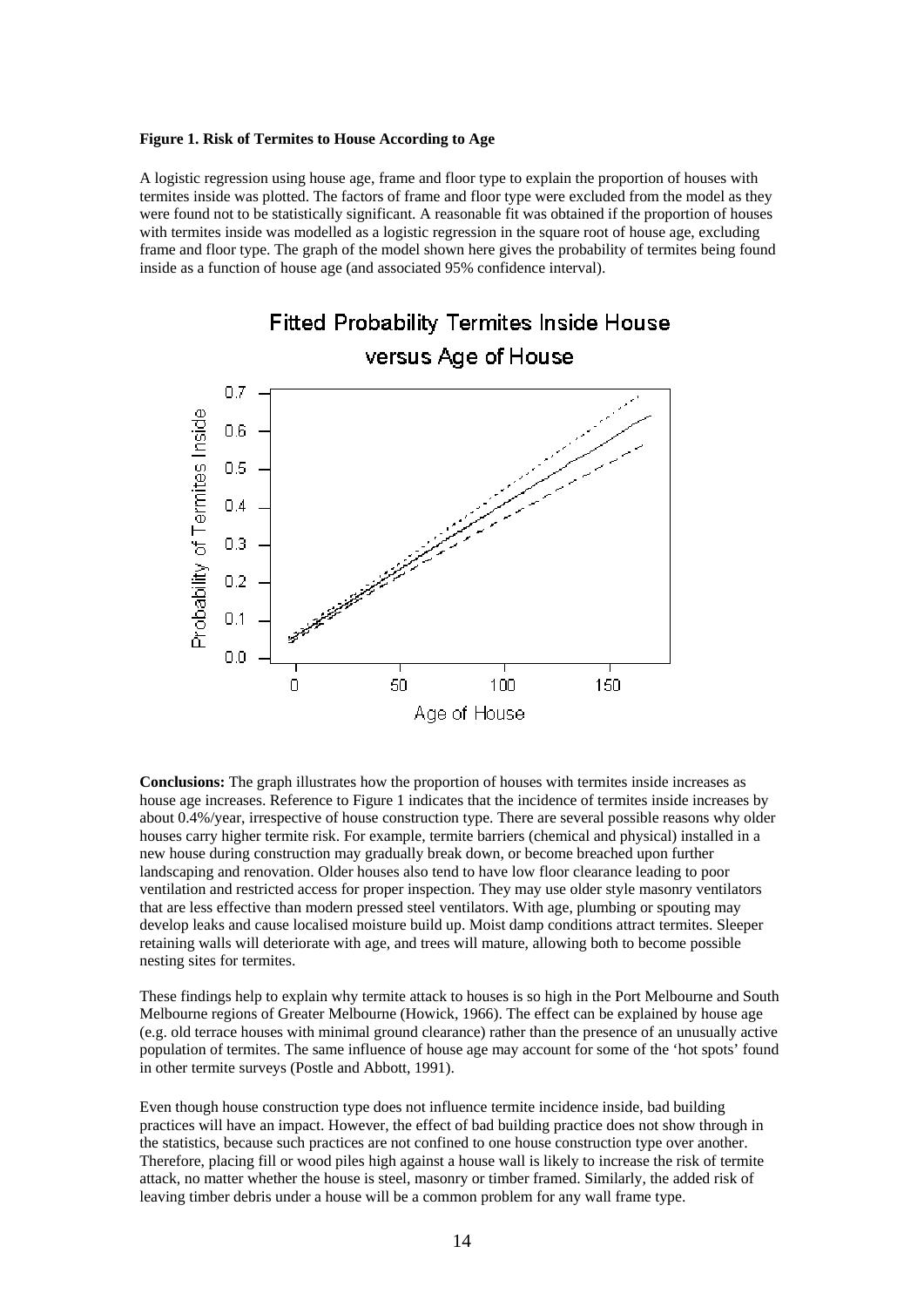| Age<br>(Years) | <b>Fitted Proportion of Houses with</b><br><b>Termites Inside Based on Model</b><br>(standard error) |
|----------------|------------------------------------------------------------------------------------------------------|
| $0-10$         | 0.08(0.005)                                                                                          |
| 11-20          | 0.12(0.005)                                                                                          |
| $21 - 30$      | 0.16(0.005)                                                                                          |
| $31 - 40$      | 0.19(0.006)                                                                                          |
| $41 - 50$      | 0.23(0.008)                                                                                          |
| $51 - 60$      | 0.27(0.010)                                                                                          |
| 61-70          | 0.30(0.012)                                                                                          |
| 71-80          | 0.34(0.014)                                                                                          |
| 81-90          | 0.37(0.017)                                                                                          |
| 91-100         | 0.41(0.020)                                                                                          |
| $100+$         | 0.47(0.024)                                                                                          |

**Table 13. Risk of Termites to House According to Age**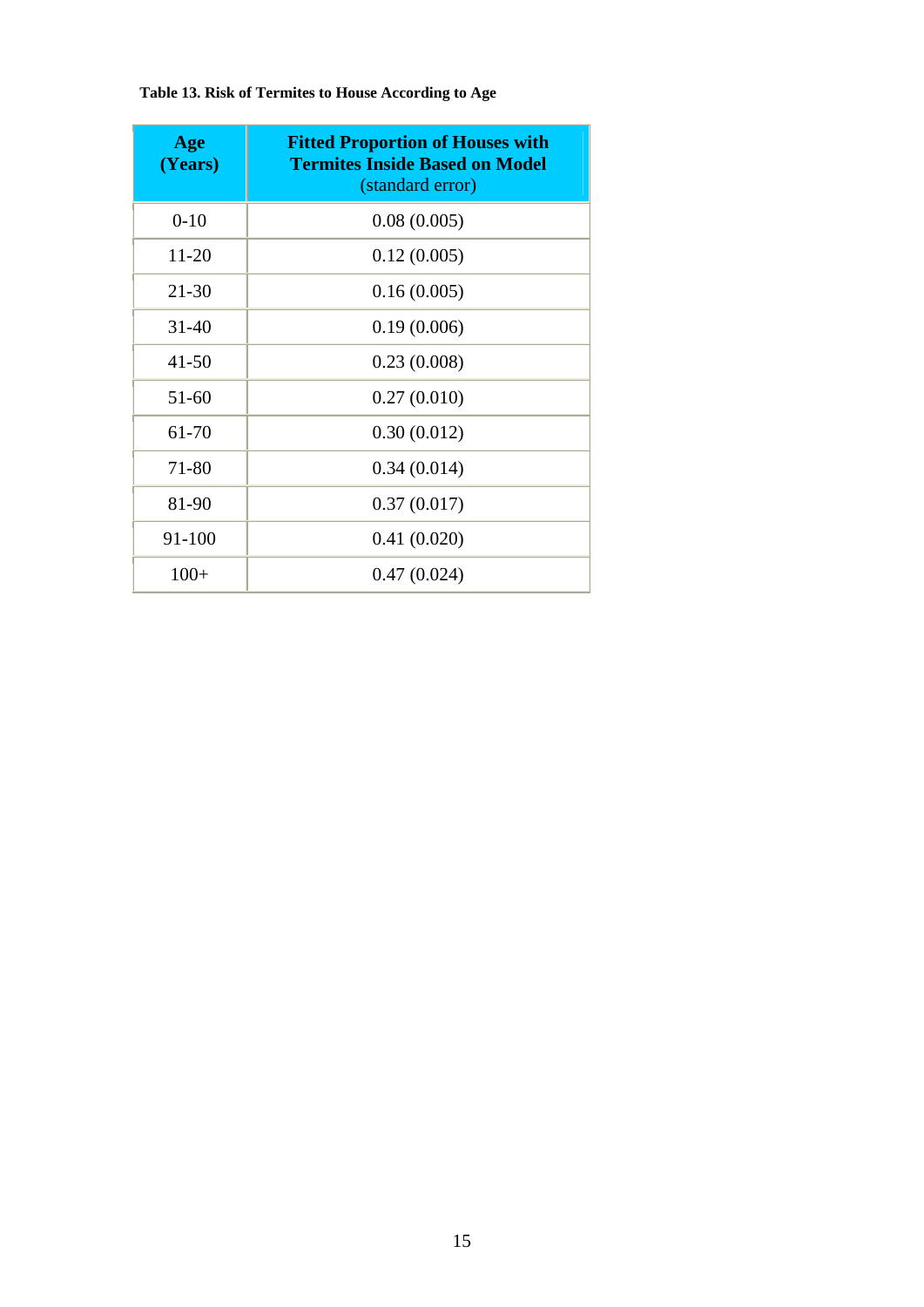| <b>Frame</b><br><b>Type</b>        | <b>Sample</b><br><b>Size</b> | $\frac{0}{0}$<br><b>Sample</b> | <b>Average</b><br>Age of<br><b>House</b><br>(years) | $\frac{0}{0}$<br><b>Termite</b><br><b>Inside</b> | <b>Estimated%</b><br><b>Termites</b><br><b>Inside</b><br>(adjusted to<br>30 year<br>house) |
|------------------------------------|------------------------------|--------------------------------|-----------------------------------------------------|--------------------------------------------------|--------------------------------------------------------------------------------------------|
| Timber                             | 3445                         | 69.2                           | 29.4                                                | 17                                               | 17                                                                                         |
| <b>Masonry</b>                     | 1071                         | 21.5                           | 34.6                                                | 18                                               | 16                                                                                         |
| <b>Steel</b>                       | 249                          | 5.0                            | 12.1                                                | 10                                               | 17                                                                                         |
| $Steel +$<br>masonry               | 7                            | 0.1                            | 27.7                                                | $\overline{0}$                                   | Not detn                                                                                   |
| $Timber +$<br>masonry              | 177                          | 3.6                            | 33.6                                                | 22                                               | 21                                                                                         |
| $Timber +$<br>steel                | 26                           | 0.5                            | 31.4                                                | 32                                               | Not detn                                                                                   |
| $Timber +$<br>steel $+$<br>masonry | 5                            | 0.1                            | 70.0                                                | 40                                               | Not detn                                                                                   |

**Table 14. Risk of Termites to House According to Frame Type**

*Not detn = not determined due to low sample number.*

**Conclusion:** The average age of purely steel framed houses (12.1 years) is much less than for purely timber (29.4 years) or masonry framed houses (34.6 years). House age rather than construction type is the dominant influence on termite presence inside. The mean incidence of finding termites inside increases by 0.4%/year. This figure was used to estimate termite incidence inside the various house construction types when they were adjusted to the mean house age of 30 years. The calculated termite incidence for thirty-year houses constructed from just timber, masonry or steel is 16-17%.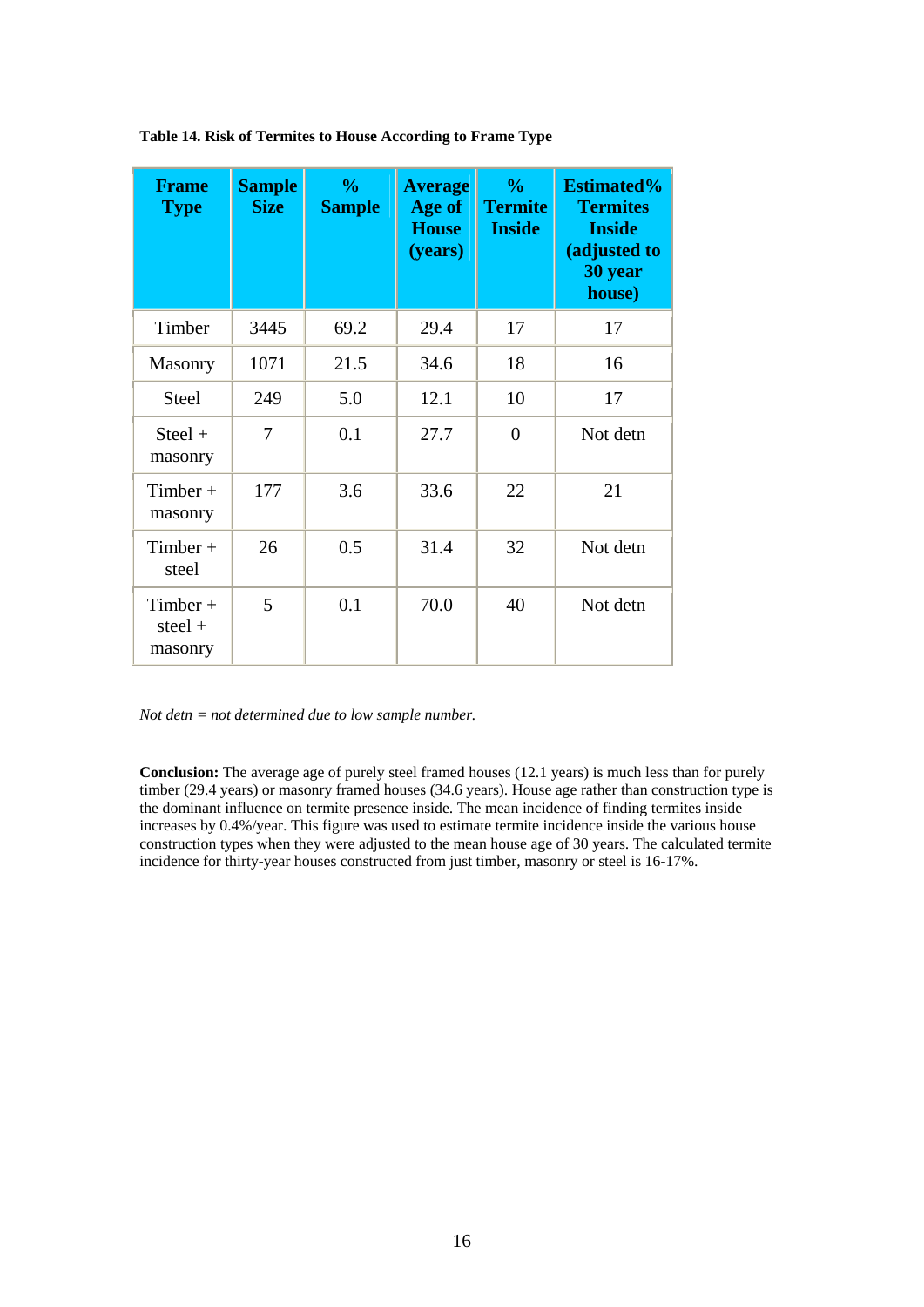| <b>Floor</b><br><b>Type</b> | <b>Sample</b><br><b>Size</b> | $\frac{6}{10}$<br><b>Sample</b> | <b>Average</b><br>Age<br>(years) | $\frac{0}{0}$<br><b>Termite</b><br><b>Inside</b> | <b>Estimated %</b><br><b>Termites</b><br><b>Inside</b><br>(adjusted to<br>30 year<br>house) |
|-----------------------------|------------------------------|---------------------------------|----------------------------------|--------------------------------------------------|---------------------------------------------------------------------------------------------|
| Timber                      | 2649                         | 53.1                            | 38.7                             | 19                                               | 16                                                                                          |
| Concrete                    | 1935                         | 38.8                            | 15.4                             | 11                                               | 17                                                                                          |
| $Timber +$<br>concrete      | 402                          | 8.1                             | 41.0                             | 24                                               | 20                                                                                          |

**Table 15. Risk of Termites to House According to Floor Type**

Conclusion: The average age of houses with concrete flooring only is much less (15.4 years) than purely timber or timber plus concrete combinations (38.7 and 41.0 years, respectively). An age adjustment of floor types was made in the same way as for frame types. The calculated termite incidence for thirty-year old houses with timber or concrete floors is 16-17%. Houses with a timber and concrete floor combination had a slightly higher termite incidence (20%) than either floor type alone, but the differences were still not significant. From the phone survey and CSIRO email survey it was noted that termite attack in houses with timber and concrete flooring combinations often occurred at the junction where the two flooring types met.

## **Table 16. Termite Identifications**

Identifications (by Jim Creffield) of samples returned to CSIRO for verification. W = Worker,  $S =$ Soldier.

| <b>Student</b><br># | <b>State</b> | <b>Identification</b> | <b>Termite</b><br><b>Caste</b> | <b>Place Collected</b> |
|---------------------|--------------|-----------------------|--------------------------------|------------------------|
| 13                  | <b>NSW</b>   | <b>Nasutitermes</b>   | W/S                            |                        |
| 13                  | <b>NSW</b>   | Microcerotermes       | W/S                            |                        |
| 13                  | <b>NSW</b>   | Schedorhinotermes     | W/S                            |                        |
| 13                  | <b>NSW</b>   | Coptotermes           | W/S                            |                        |
| 13                  | <b>NSW</b>   | Schedorhinotermes     | W/S                            |                        |
| 21                  | <b>NSW</b>   | <b>Nasutitermes</b>   | W                              | Shed                   |
| 21                  | <b>NSW</b>   | Coptotermes           | S                              | Fencing                |
| 23                  | <b>NSW</b>   | Termite               | W                              |                        |
| 24                  | <b>NSW</b>   | Termite               | W                              | Power pole             |
| 35                  | <b>NSW</b>   | <b>Nasutitermes</b>   | W/S                            | Tree                   |
| 35                  | <b>NSW</b>   | Coptotermes           | S                              | Tree                   |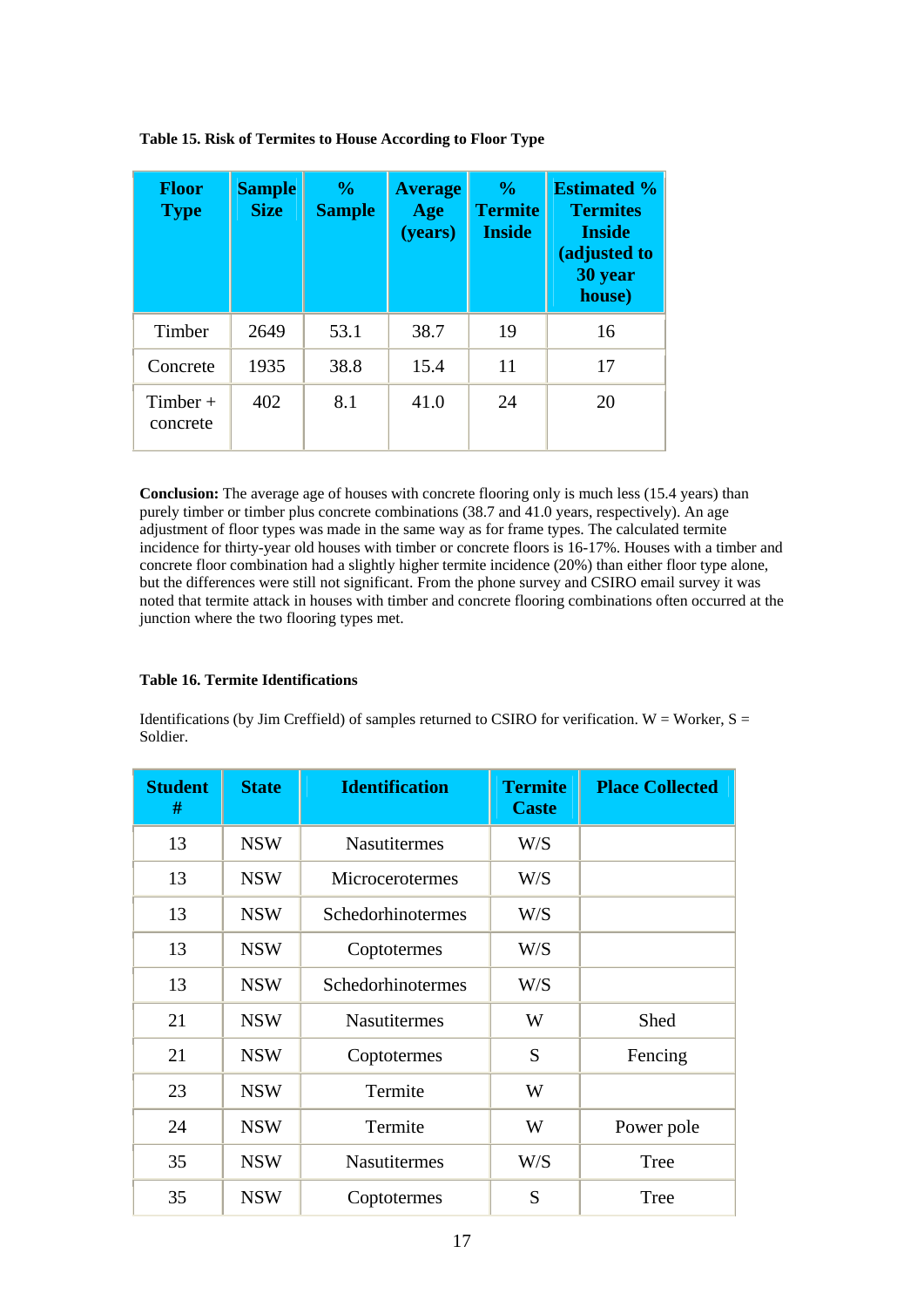| 40  | <b>NSW</b> | <b>Nasutitermes</b> | S                  |                |
|-----|------------|---------------------|--------------------|----------------|
| 42  | <b>NSW</b> | Termite             | W                  | In or outside  |
| 42  | <b>NSW</b> | Termite             | W                  | Tree stump     |
| 43  | <b>NSW</b> | Coptotermes         | S                  |                |
| 45  | <b>NSW</b> | Termite             | W                  |                |
| 50  | <b>NSW</b> | <b>Nasutitermes</b> | S                  | Outside        |
| 50  | <b>NSW</b> | Coptotermes         | S                  | Tree stump     |
| 50  | <b>NSW</b> | Schedorhinotermes   | S                  | Hospital       |
| 91  | <b>NSW</b> | Termite             | W                  | Timber sleeper |
| 111 | <b>NSW</b> | Termite             | W                  |                |
| 119 | <b>NSW</b> | Coptotermes         | W/S                |                |
| 121 | <b>NSW</b> | <b>Nasutitermes</b> | S                  |                |
| 122 | <b>NSW</b> | Schedorhinotermes   | W/S                | Wood pile      |
| 124 | <b>NSW</b> | <b>Nasutitermes</b> | W/S                | Rotten wood    |
| 127 | <b>NSW</b> | Termite             | W                  | Wood           |
| 140 | <b>NSW</b> | Coptotermes         | S                  | Inside         |
| 140 | <b>NSW</b> | Termite             | photo of<br>damage | Door frames    |
| 142 | <b>NSW</b> | <b>Nasutitermes</b> | W/S                | Outside        |
| 145 | <b>NSW</b> | Glyptotermes        | W                  |                |
| 148 | <b>NSW</b> | Coptotermes         | W/S                | Stump/garage   |
| 151 | <b>NSW</b> | Schedorhinotermes   | W                  | Outside        |
| 151 | <b>NSW</b> | Schedorhinotermes   | ${\bf S}$          |                |
| 154 | <b>NSW</b> | Coptotermes         | W/S                |                |
| 157 | <b>NSW</b> | Termite             | W                  |                |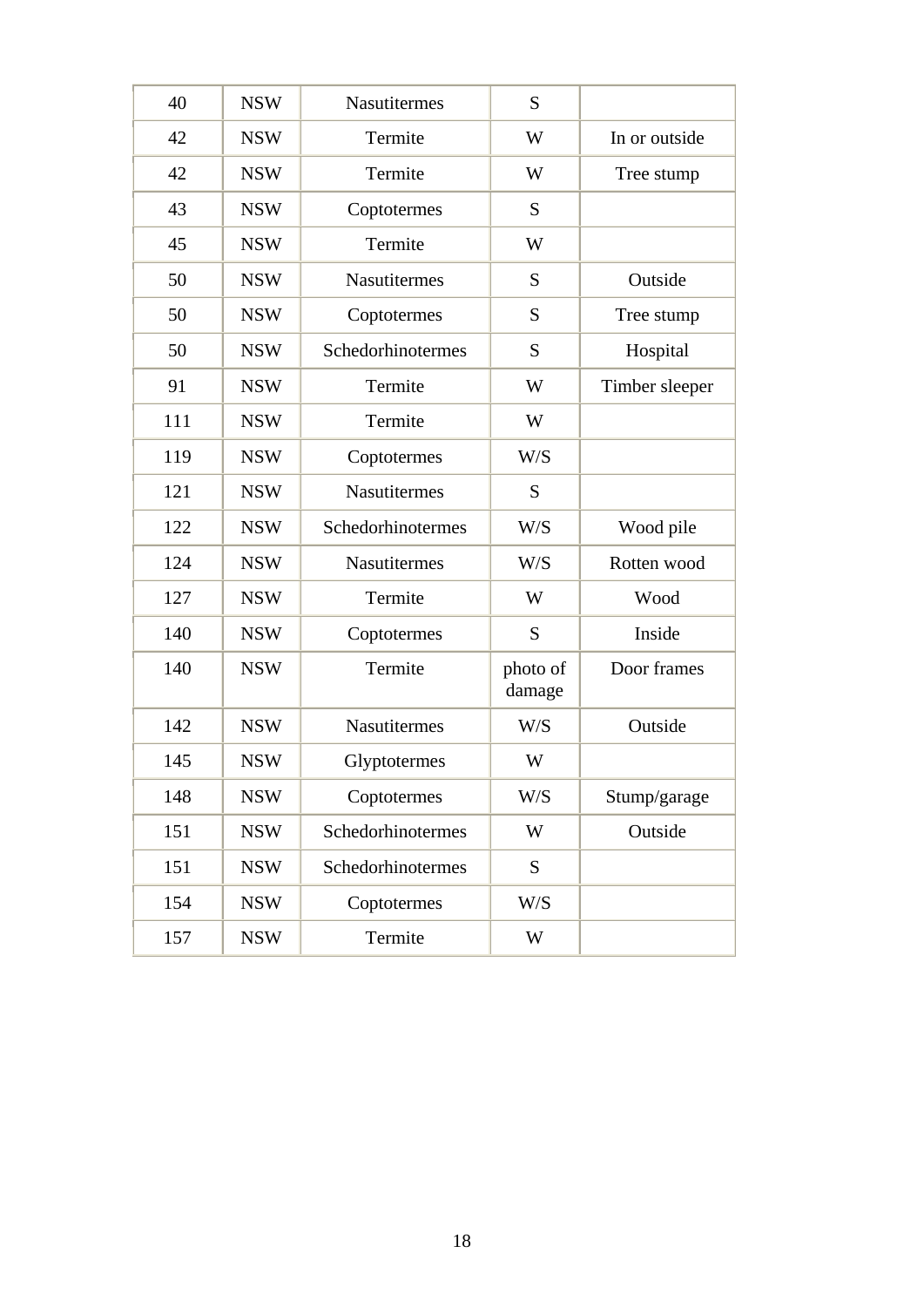# **Table 16. Termite Identifications (cont.)**

Identifications (by Jim Creffield) of samples returned to CSIRO for verification.  $W =$  Worker,  $S =$ Soldier.

| <b>Student</b><br># | <b>State</b> | <b>Identification</b> | <b>Termite</b><br><b>Caste</b> | <b>Place Collected</b> |
|---------------------|--------------|-----------------------|--------------------------------|------------------------|
| 8                   | Qld          | Coptotermes           | W/S                            |                        |
| 8                   | Qld          | Termite               | W                              |                        |
| 10                  | Qld          | Schedorhinotermes     | S                              | Pile of wood           |
| 15                  | Qld          | Termite               | W                              | Dead tree              |
| 15                  | Qld          | Termite               | W                              | Termite nest           |
| 16                  | Qld          | Tumulitermes          | S                              | Outside                |
| 16                  | Qld          | Nasutitermes          | S                              | Tree and deck          |
| 19                  | Qld          | Termite               | W                              | Wooden chair           |
| 19                  | Qld          | Termite               | W                              | Pile of wood           |
| 20                  | Qld          | Termite               | W                              | Garden shed            |
| 20                  | Qld          | Schedorhinotermes     | S                              | <b>Bathroom</b> walls  |
| 22                  | Qld          | Microcerotermes       | S                              | Mound outside          |
| 22                  | Qld          | Microcerotermes       | S                              | Post outside           |
| 22                  | Qld          | Microcerotermes       | S                              | Mound outside          |
| 22                  | Qld          | Schedorhinotermes     | S                              | Pile of wood           |
| 22                  | Qld          | Microcerotermes       | W/S                            | Mound outside          |
| 22                  | Qld          | Termite               | W                              | Pile of wood           |
| 22                  | Qld          | Microcerotermes       | S                              | Mound outside          |
| 22                  | Qld          | Microcerotermes       | W/S                            | Mound outside          |
| 41                  | Qld          | Schedorhinotermes     | W/S                            | Moist log              |
| 41                  | Qld          | Termite               | W                              | Moist log              |
| 92                  | Qld          | <b>Nasutitermes</b>   | W/S                            | Under wood             |
| 101                 | Qld          | Schedorhinotermes     | W/S                            | Pile of wood           |
| 101                 | Qld          | Schedorhinotermes     | S                              | Sleeper                |
| 117                 | Qld          | Heterotermes          | S                              | Pile of wood           |
| 118                 | Qld          | Termite               | W                              |                        |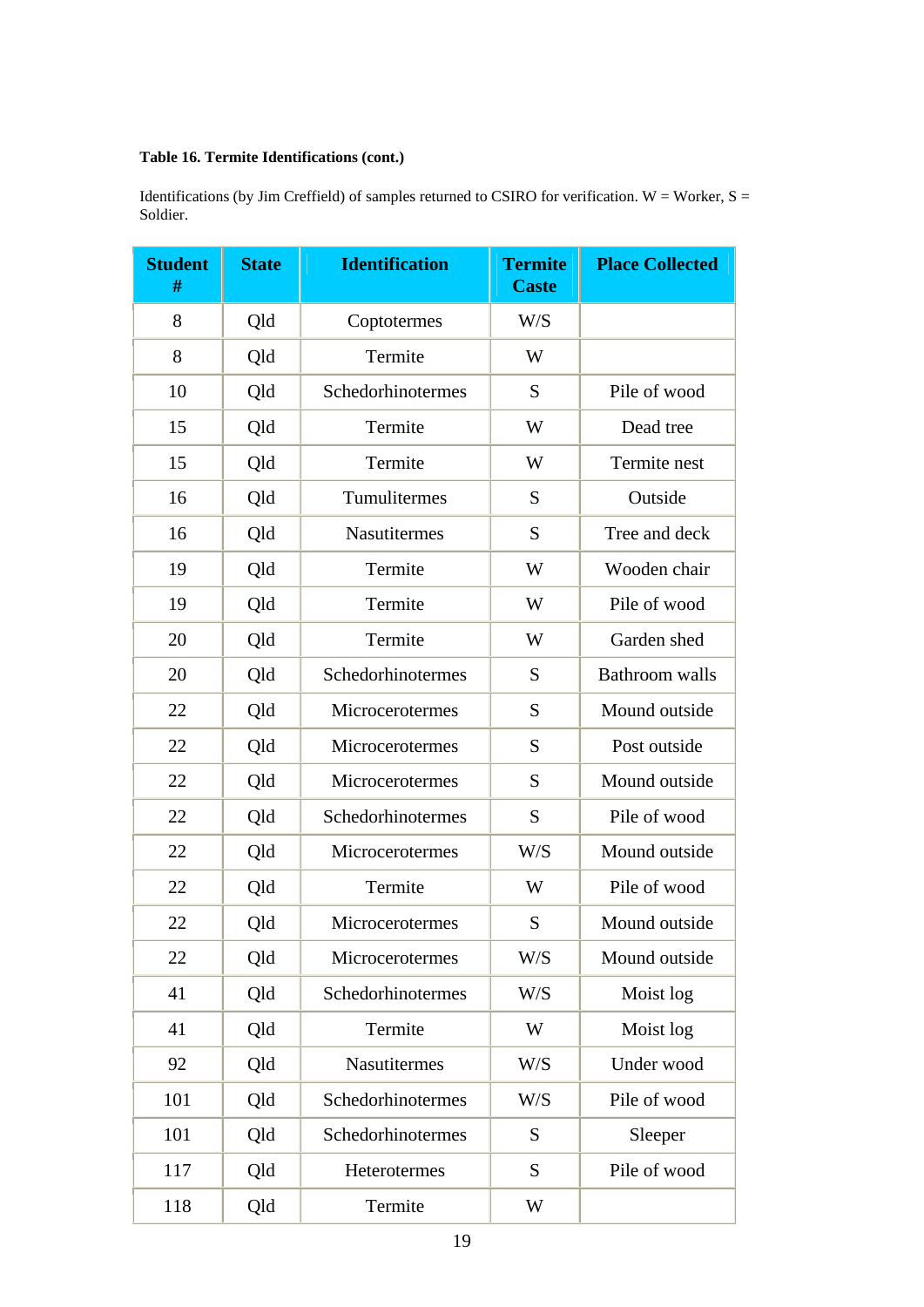| 118                      | Qld | <b>Nasutitermes</b> | W/S             |              |
|--------------------------|-----|---------------------|-----------------|--------------|
| 123                      | Qld | Coptotermes         | W/S             |              |
| 141                      | Qld | Termite             | W               | Back yard    |
| 141                      | Qld | Termite             | W               |              |
| 141                      | Qld | Slater              |                 |              |
| 146                      | Qld | Termite             | alate $\&$<br>W | Pile of wood |
| 224                      | Qld | Termite             | W               |              |
| 224                      | Qld | Schedorhinotermes   | S               |              |
| 224                      | Qld | Schedorhinotermes   | S               |              |
| 224                      | Qld | Termite             | W               |              |
| 224                      | Qld | Termite             | W               |              |
| 224                      | Qld | Schedorhinotermes   | W/S             |              |
| 230                      | Qld | Termite             | W               |              |
| $\overline{\mathcal{L}}$ | Qld | Termite             | W               |              |

# **Table 16b. Termite Identifications (cont.)**

Identifications (by Jim Creffield) of samples returned to CSIRO for verification. W = Worker,  $S =$ Soldier.

| <b>Student</b><br># | <b>State</b> | <b>Identification</b> | <b>Termite</b><br><b>Caste</b> | <b>Place Collected</b> |
|---------------------|--------------|-----------------------|--------------------------------|------------------------|
| 220                 | <b>VIC</b>   | Termite               | W                              |                        |
| 17?                 | <b>VIC</b>   | Schedorhinotermes     | S                              |                        |
| 29                  | <b>VIC</b>   | Coptotermes           | W/S                            | log                    |
| 47                  | <b>VIC</b>   | <b>Nasutitermes</b>   | S                              |                        |
| 85                  | <b>VIC</b>   | <b>Nasutitermes</b>   | S                              | Wood pile              |
| 86                  | <b>VIC</b>   | Termite               | W                              | <b>Bridge</b>          |
| 86                  | <b>VIC</b>   | Termite               | W                              | Outside                |
| 86                  | <b>VIC</b>   | Coptotermes           | S                              |                        |
| 206                 | <b>VIC</b>   | Coptotermes           | S                              | Tree stump             |
| 206                 | <b>VIC</b>   | <b>Nasutitermes</b>   | S                              | Tree stump             |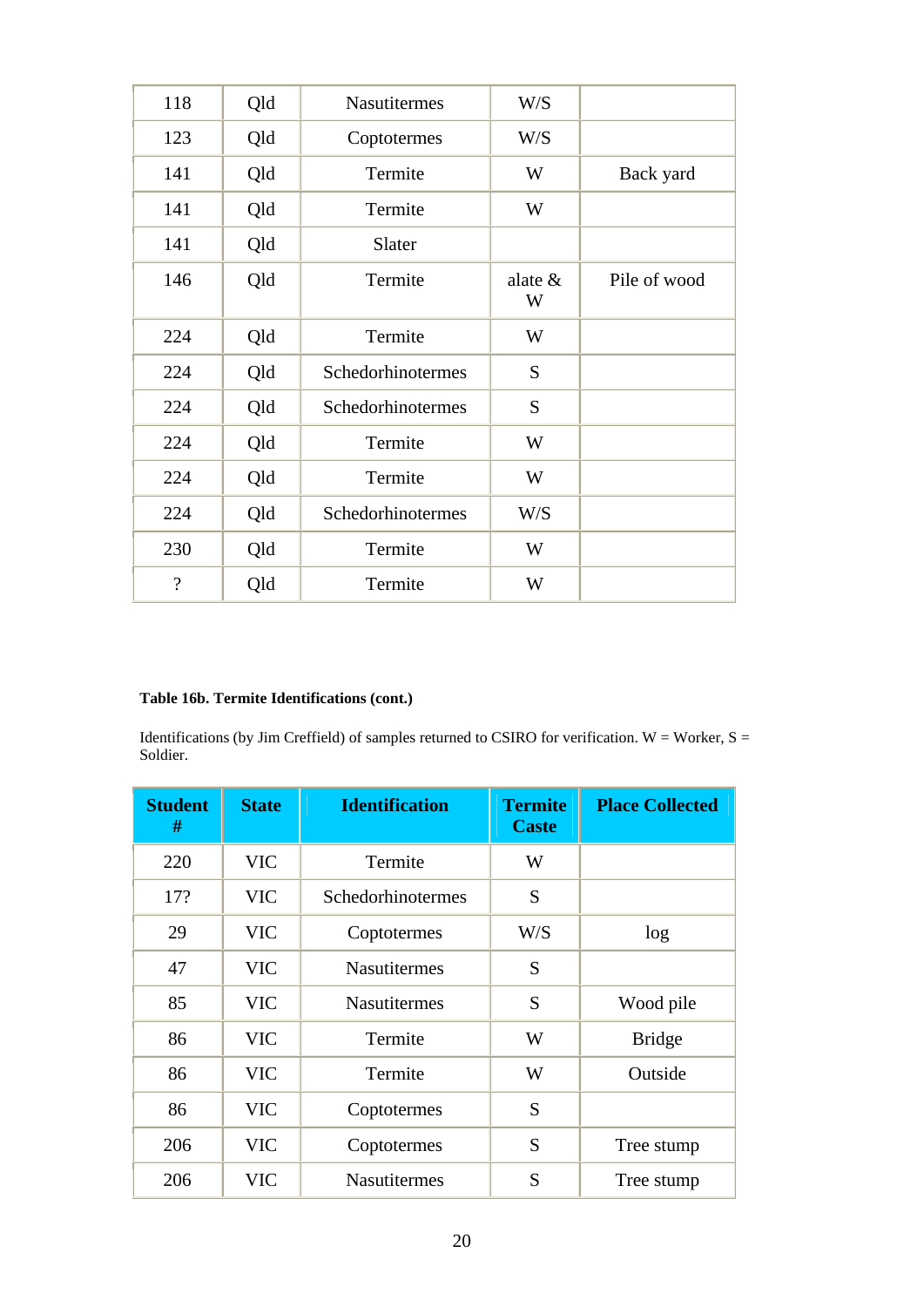| $\overline{4}$ | <b>SA</b> | <b>Nasutitermes</b>  | S                        | $Stump + nest$ |
|----------------|-----------|----------------------|--------------------------|----------------|
| 18             | <b>SA</b> | Coptotermes          | S                        | In or outside  |
| 105            | <b>SA</b> | Coptotermes          | W/S                      |                |
| 105            | <b>SA</b> | Heterotermes         | W/S                      |                |
| 105            | <b>SA</b> | Termite              | W                        |                |
| 105            | <b>SA</b> | Termite              | W                        |                |
| 105            | <b>SA</b> | Nasutitermes         | S                        |                |
| 105            | <b>SA</b> | Termite              | W                        |                |
| 105            | <b>SA</b> | Heterotermes         | S                        |                |
| 180            | <b>SA</b> | Termite              | W                        |                |
| 126            | <b>WA</b> | Spiderlings          | $\overline{\phantom{a}}$ |                |
| 81             | <b>WA</b> | Coptotermes          | S                        | Outside        |
| 81             | <b>WA</b> | Coptotermes          | S                        | Outside        |
| 81             | <b>WA</b> | <b>Nasutitermes</b>  | S                        | Outside        |
| 81             | <b>WA</b> | Amitermes            | W/S                      | In or outside  |
| 114            | <b>WA</b> | Coptotermes          | W/S                      | In or outside  |
| 115            | <b>WA</b> | Heterotermes         | S                        | Shed           |
| 115            | <b>WA</b> | Coptotermes          | S                        |                |
| 115            | <b>WA</b> | Heterotermes         | S                        |                |
| 115            | WA        | Ants                 |                          |                |
| 120            | <b>WA</b> | Termite              | W                        | Tree stump     |
| 173            | <b>WA</b> | Termite              | W                        | Pile of wood   |
| 116            | <b>NT</b> | <b>Mastotermes</b>   | W/S                      | Tree           |
| 116            | <b>NT</b> | Heterotermes validus | W/S                      | Wood pile      |
| 116            | <b>NT</b> | Termite              | W                        | Outside        |

**Conclusions:** Many students sent several samples. Some samples were identified only to 'Termite', because they were dry and shrivelled or lacked soldiers. Of 109 samples returned, only 3 samples were not termites. A few of the samples included non-wood feeders such as Tumulitermes, but most were from genera that contain species of economic importance.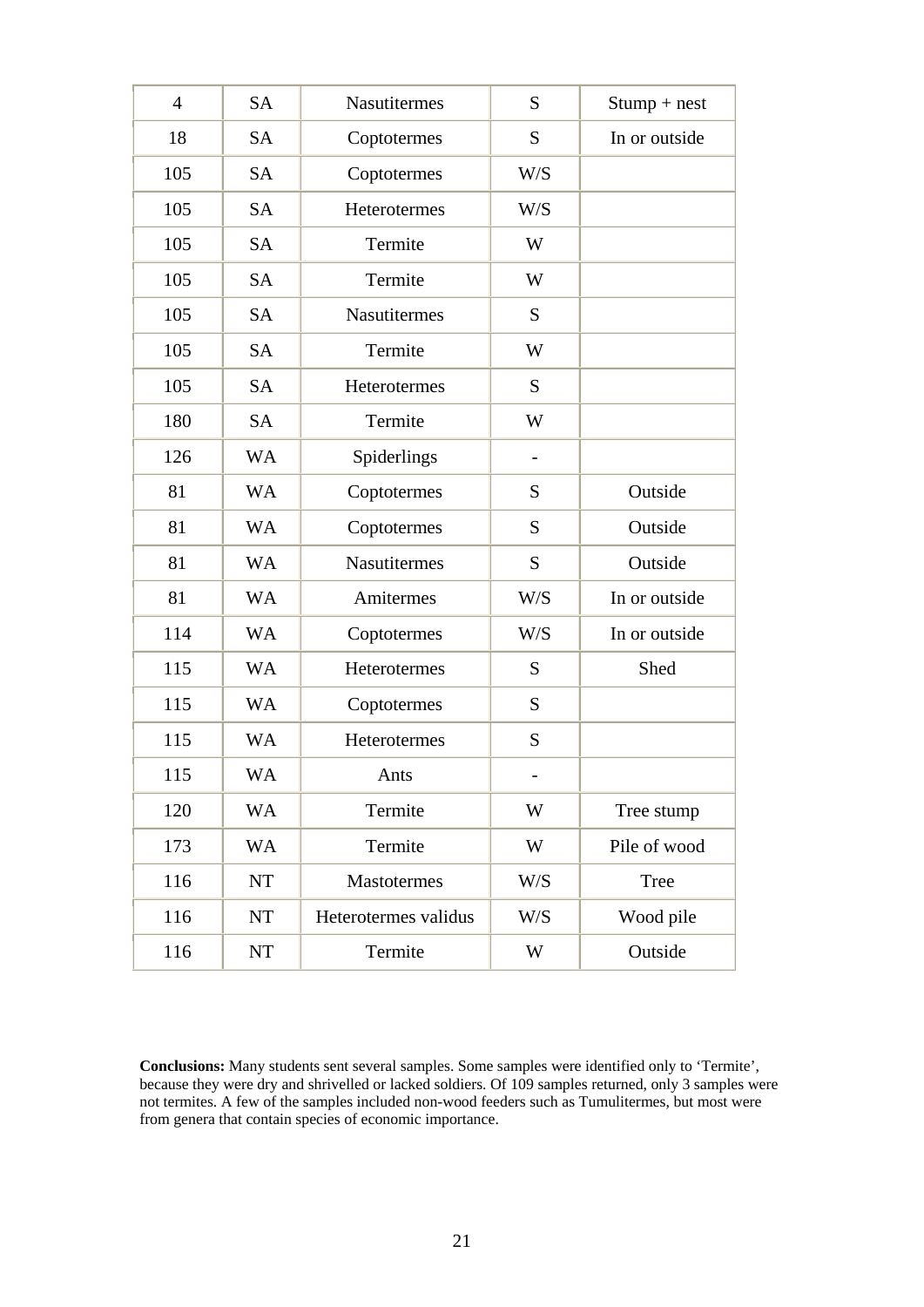# **Table 17. Verification of Methods used by Double Helix Students**

Contact was made by telephone with 44 of the 248 students who participated in the Double Helix survey (=18%). They were asked about sampling and termite identification methods.

| <b>Student</b><br># | No. of<br><b>Houses</b>        | <b>State</b> | % Survey<br><b>Method</b>              |                  |                                                 |
|---------------------|--------------------------------|--------------|----------------------------------------|------------------|-------------------------------------------------|
|                     | <b>They</b><br><b>Surveyed</b> |              | <b>Friend</b><br>or<br><b>Relative</b> | <b>Street</b>    | <b>Termite Identification</b><br><b>Methods</b> |
| 16                  | 13                             | Qld          | 100                                    | $\overline{0}$   | CSIRO(2/2)                                      |
| 30                  | 11                             | Qld          | 70                                     | 30               | D, PCO, live                                    |
| 101                 | 20                             | Qld          | 100                                    | $\boldsymbol{0}$ | D, PCO, mud, CSIRO(2/2)                         |
| 141                 | 10                             | Qld          | 100                                    | $\boldsymbol{0}$ | D, live, $CSIRO(2/3)$                           |
| 215                 | 10                             | Qld          | $\boldsymbol{0}$                       | 100              | D, mud                                          |
| 24                  | 20                             | <b>NSW</b>   | 100                                    | $\overline{0}$   | D, mud, live, $CSIRO(1/1)$                      |
| 35                  | 21                             | <b>NSW</b>   | 50                                     | 50               | D, live                                         |
| 42                  | 21                             | <b>NSW</b>   | 80                                     | 20               | D, mud, live, $CSIRO(1/1)$                      |
| 51                  | 9                              | <b>NSW</b>   | 100                                    | $\overline{0}$   | D                                               |
| 54                  | 26                             | <b>NSW</b>   | 50                                     | 50               | D, live                                         |
| 83                  | 24                             | <b>NSW</b>   | 100                                    | $\overline{0}$   | D, mound, live                                  |
| 95                  | 7                              | <b>NSW</b>   | 50                                     | 50               | D, PCO                                          |
| 111                 | 16                             | <b>NSW</b>   | 100                                    | $\overline{0}$   | D, PCO, mud, CSIRO(1/1)                         |
| 118                 | 10                             | <b>NSW</b>   | 100                                    | $\boldsymbol{0}$ | D,PCO,mud                                       |
| 122                 | 30                             | <b>NSW</b>   | 100                                    | $\boldsymbol{0}$ | D, live, $CSIRO(1/1)$                           |
| 124                 | 11                             | <b>NSW</b>   | 70                                     | 30               | PCO, live, $CSIRO(1/1)$                         |
| 127                 | 9                              | <b>NSW</b>   | 100                                    | $\overline{0}$   | D, PCO, live, CSIRO(1/1)                        |
| 132                 | 40                             | <b>NSW</b>   | 100                                    | $\boldsymbol{0}$ | D                                               |
| 142                 | 8                              | <b>NSW</b>   | 50                                     | 50               | D, PCO, live, CSIRO(1/1)                        |
| 148                 | 21                             | <b>NSW</b>   | 100                                    | $\boldsymbol{0}$ | D, PCO, live, CSIRO(1/1)                        |
| 151                 | 24                             | <b>NSW</b>   | 100                                    | $\overline{0}$   | D, PCO, live, CSIRO(1/1)                        |
| 152                 | 12                             | <b>NSW</b>   | 100                                    | $\overline{0}$   | D                                               |
| 157                 | 12                             | <b>NSW</b>   | 100                                    | $\overline{0}$   | D, live, $CSIRO(1/1)$                           |
| 158                 | 23                             | <b>NSW</b>   | $\boldsymbol{0}$                       | 100              | D,TV,live                                       |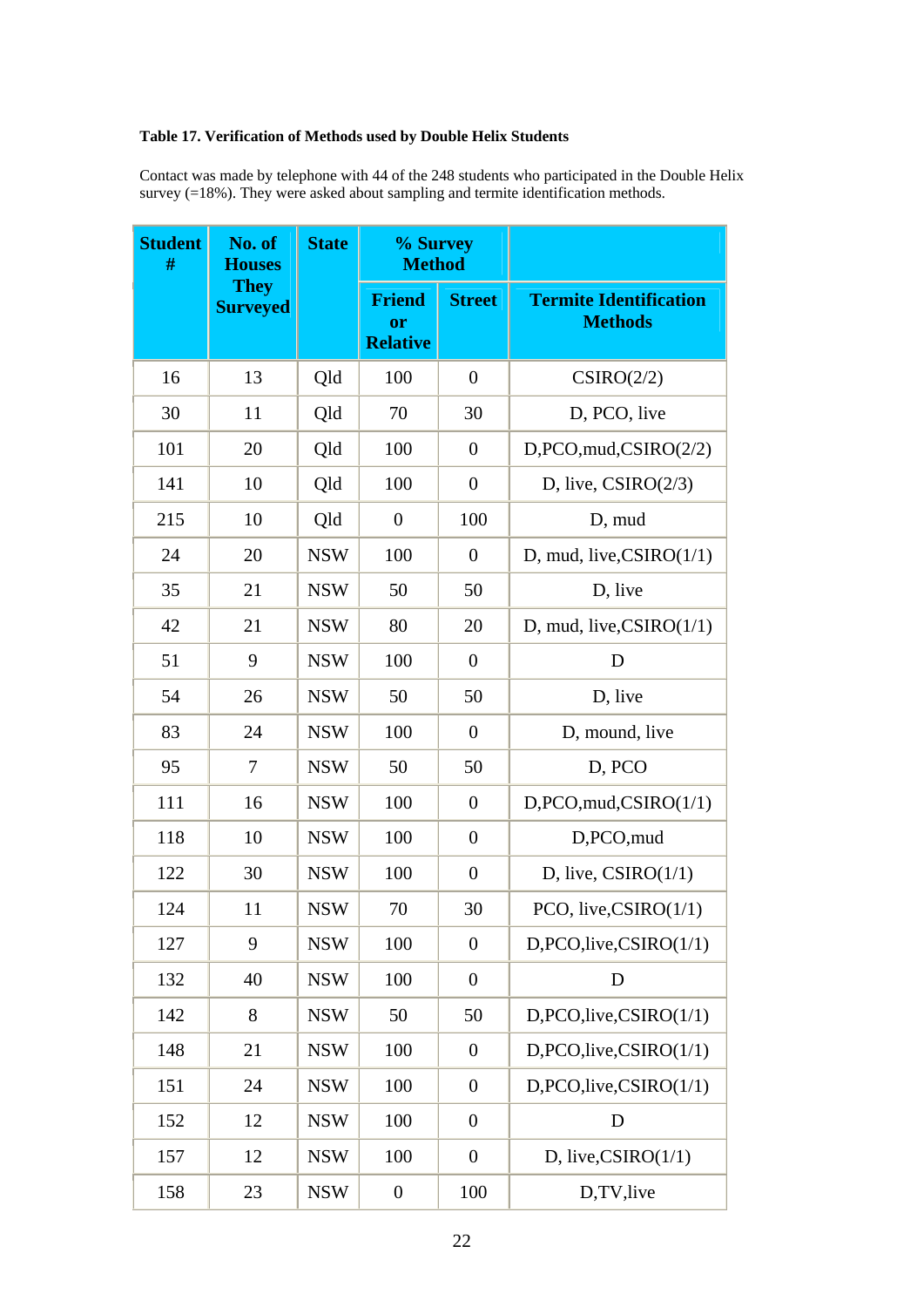| 196 |    | <b>NSW</b><br><b>IND</b> | 80 | $\cap$<br>∠∪ | 11 <sub>V</sub>                          |
|-----|----|--------------------------|----|--------------|------------------------------------------|
| 204 | ∠∪ | VSW<br>1 I N             | رے | $\sim$       | D <sub>PC</sub><br>$D, \Gamma \cup \cup$ |

**Table 17b. Verification of Methods used by Double Helix Students (cont.)** 

| <b>Student</b><br># | No. of<br><b>Houses</b>        | <b>State</b> | % Survey<br><b>Method</b>              |                  |                                                 |
|---------------------|--------------------------------|--------------|----------------------------------------|------------------|-------------------------------------------------|
|                     | <b>They</b><br><b>Surveyed</b> |              | <b>Friend</b><br>or<br><b>Relative</b> | <b>Street</b>    | <b>Termite Identification</b><br><b>Methods</b> |
| 25                  | 31                             | Vic          | 70                                     | 30               | D, PCO, CSIRO(1/1)                              |
| 44                  | 6                              | Vic          | 50                                     | 50               | live                                            |
| 102                 | 15                             | Vic          | 100                                    | $\boldsymbol{0}$ | D                                               |
| 113                 | 28                             | Vic          | 100                                    | $\boldsymbol{0}$ | live                                            |
| 130                 | 22                             | Vic          | 100                                    | $\boldsymbol{0}$ | D,live                                          |
| 135                 | 21                             | Vic          | 100                                    | $\boldsymbol{0}$ | D,PCO,books                                     |
| 155                 | 6                              | Vic          | 100                                    | $\overline{0}$   | D,PCO                                           |
| 208                 | 20                             | Vic          | $\overline{0}$                         | 100              | D,mud                                           |
| $\overline{4}$      | 40                             | <b>SA</b>    | 50                                     | 50               | Drawings, CSIRO(1/1)                            |
| 116                 | 21                             | <b>SA</b>    | 100                                    | $\boldsymbol{0}$ | Live                                            |
| 134                 | 25                             | <b>SA</b>    |                                        |                  | D, live                                         |
| 109                 | 59                             | <b>WA</b>    | 100                                    | $\boldsymbol{0}$ | D                                               |
| 115                 | 13                             | <b>WA</b>    | 100                                    | $\boldsymbol{0}$ | Live, $CSIRO(3/4)$                              |
| 120                 | 24                             | <b>WA</b>    | 100                                    | $\boldsymbol{0}$ | D, live, CSIRO(1/1)                             |
| 128                 | 32                             | <b>WA</b>    | 100                                    | $\boldsymbol{0}$ | D,mud                                           |
| 138                 | 20                             | <b>WA</b>    | 60                                     | 40               | D,PCO                                           |
| 161                 | 11                             | <b>WA</b>    | 100                                    | $\boldsymbol{0}$ | D,live                                          |
| 201                 | 19                             | <b>WA</b>    | 100                                    | $\boldsymbol{0}$ | D,live                                          |
| 156                 | 16                             | $\bf NT$     | 100                                    | $\boldsymbol{0}$ | PCO,live,mud                                    |
| Mean                | 19.2                           |              | $81\,$                                 | 19               |                                                 |

Friend or Relative = percentage of house owners chosen on the basis that they were friends or relatives of the student.

Street = percentage of house owners chosen on the basis of door-knocking the neighbourhood streets.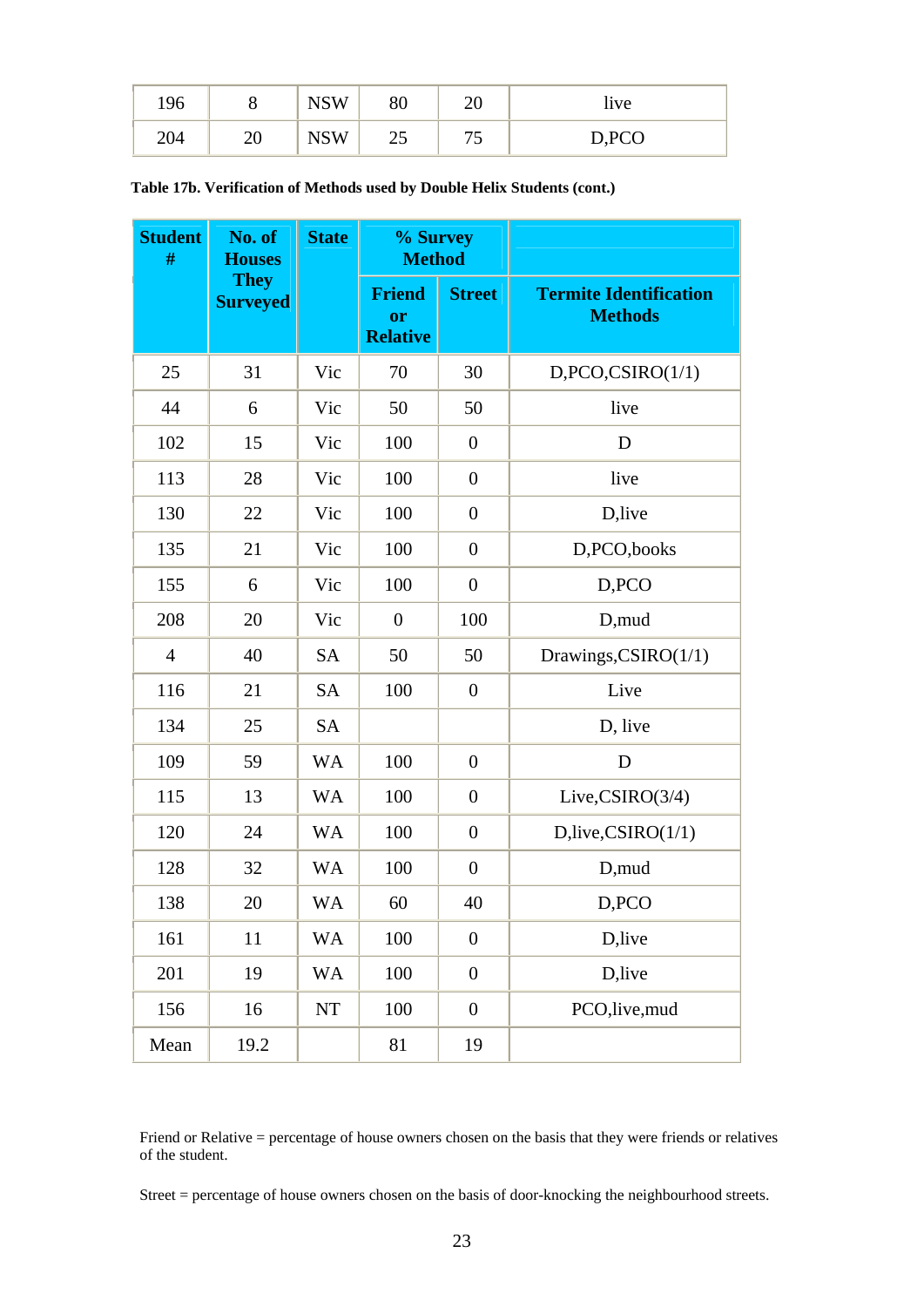Termite identification methods:

- $CSIRO(3/4)$  = termite samples previously sent by student to CSIRO (and see Table 16) for identification, and three out of four samples were actually termites.
- $D =$  Described damaged wood correctly over the telephone.
- PCO = They were told by a pest control operator that termites were present.
- Live = Live termites were described correctly over the telephone.
- $Mud = Mud$  tubes or muddying was described correctly over the telephone.
- $Mound = Termite mound/s$  were found on the property.
- Books = Student went to a library to look at pictures of termites and damage.
- Drawings = Student used the drawings in the Termite Tally kit to determine termite attack.
- $TV =$  Some knowledge on recognition was obtained from a TV documentary.

**Conclusions:** The verification survey showed that 81% of Double Helix students interviewed friends and relatives. Only 19% of the interviews were conducted by door-knocking houses along streets and in the neighbourhood. During the door-knock surveys, students were often accompanied by a parent. One student indicated that he chose about 20% of his survey houses by cycling around his country town, looking especially for timber houses. All other student selections appear to have been made at random in respect to house type and its termite history. The students' main concern was to interview as many households as possible, while feeling safe about the interview process. Hence, the predominance of interviews with friends and relatives.

The original Termite Tally kit was designed to encourage a random survey. The kit guide stated that 'All entries will be judged on the highest number of houses interviewed and the widest geographical area covered by your research'. Therefore, it was clear that prizes were not being given based on those who could find most termite damage. Similarly, the list of interviewing instructions gave clear emphasis on interviewing houses at random.

The other main point to be determined was the level of accuracy in the recognition of termite attack. The termite identification methods used by the students (or their parents) in Table 17 relate to the termite activity that students found on their own property, and/or some of the respondents that they interviewed and were allowed to inspect. The most common methods of determination included finding damaged wood (36 students =  $80\%$ ), live termites (25 students =  $56\%$ ), told by a pest control operator  $(16 \text{ students} = 35\%)$  and finding mud tubes  $(9 \text{ students} = 20\%)$ . None of the students interviewed determined termite presence based on discarded wings from alates. Some students improved their recognition of termite activity by obtaining further information from parents, books, a television documentary and the drawings provided in the Termite Tally kit.

As far as could be determined from the telephone interview, there was a high level of accuracy in the recognition of termite damage by Double Helix students. This accuracy may be due in part to the survey picking up mainly termite damage that was obvious, at a level sufficiently developed to be of concern. Many respondents probably overlooked minor termite activity, which might otherwise have been detected by experienced entomologists and pest control operators. Therefore, the incidence maps should be qualified by saying that they represent termite activity at a level noticeable to the general public. It is possible that homeowners in high termite hazard areas are more knowledgeable about termites and able to recognise their damage than homeowners in low hazard areas. However, this factor would simply reinforce the definition of high termite hazard areas.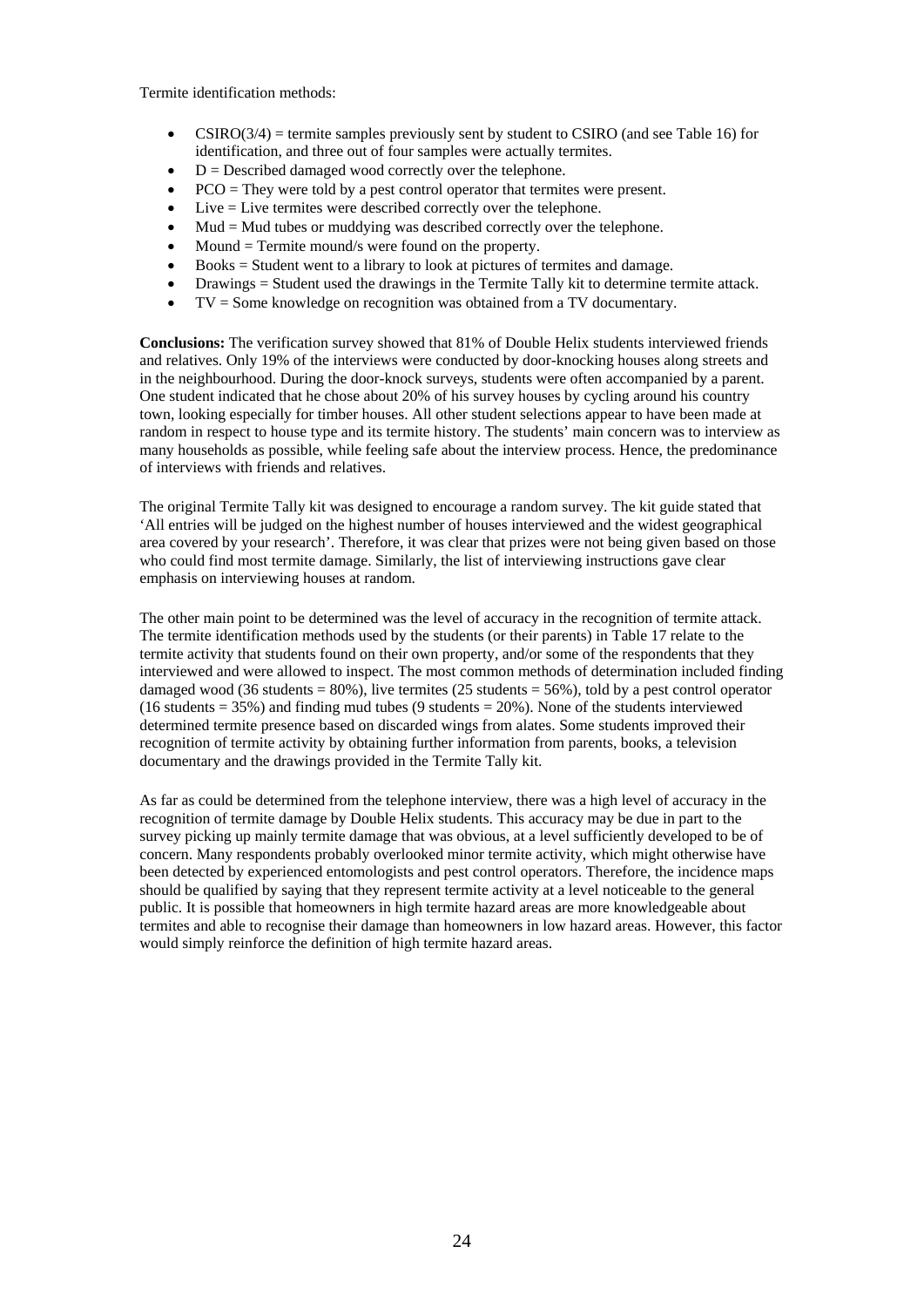#### **Production of the Interim Termite Hazard Map**

To estimate termite incidence, with a reasonable level of confidence within a given location, a sample number of at least 125 was considered adequate. A number of methods were explored for producing termite incidence and hazard maps. The termite incidence data could be plotted within certain subdivisions based on state boundaries, municipalities, or statistically significant subdivisions. However, all of these subdivisions arise from artificial factors such as human population and political decision. Also, the subdivisions needed to be of a size that would make most use of the termite data, so that most subdivisions would contain at least 125 samples. Another option was cluster analysis, where nearest neighbour groups in multiples of 125 are formed and analysed. However, such an approach could again produce artificial results. For example, results from Mount Isa could be linked with Cairns rather than Charleville where ecological conditions are more similar. Therefore, an approach similar to that used in the earlier production of a marine borer hazard map was employed. In that work, an established marine ecology map (Knox, 1963) was found, and marine borer species distributions and activities superimposed to produce a functional hazard map (Cookson, 1987).

The Agriculture Working Group on Ecologically Sustainable Development, with contributions from more than 10 participating authorities, divided terrestrial Australia into 11 agro-ecological regions (Commonwealth of Australia, 1991) (Figure 2). These regions are derived from important factors such as temperature, rainfall, soil structure, and vegetation type. This map was used as the basis upon which the termite survey data were plotted. Where sample number permitted, some of the agro-ecological regions were subdivided further (Figure 3, Table 18). Some agro-ecological regions were also separated based on existing knowledge about termite distribution. For example, Tasmania was separated from the Victorian agro-ecological region 1 (wet temperate coasts) because termite species there are few (Watson and Abbey, 1993). Also, the Western Australian portion of agro-ecological region 7 (Albany, Merredin) could be separated from the same eastern Australian region, even though sample number in the west is only 49. In either case, the termite incidence results for both zones were similar. Figure 3 shows the sample number associated with each termite analysis zone. Some zones were well represented so provide most reliable data. For example, 603 samples from Sydney zone 5, 591 samples from eastern Melbourne zone 3, 574 samples from Coffs Harbour zone 8, and 421 samples from the Perth zone 7. On the other hand, the arid interior was poorly represented with just 22 samples (zone 21) therefore providing results that are indicative, perhaps even unreliable. The arid zone could perhaps be combined with the semi-arid zone 18 (51 samples), to give a total sample size of 72. Indeed, both zones appear to have similar termite incidence levels. But again, the combined sample size is low so mapping representation of these regions should be viewed with caution. Further sampling that targets those areas poorly represented would improve the maps.

A further advantage of using agro-ecological regions already established, is that while the distribution of termite survey data will not be uniform across the region, the results can be reasonably extended across the region based on previously determined ecological data. For example, most of the results for zone 19 come from Darwin, but those results allow the whole of zone 19 to be identified as probably having high termite hazard as well. Indeed, for some locations within a region or along their borders, it is unlikely that 125 houses could be found to enable more precise evaluation.

The termite incidence map outside (Figure 4) was not adjusted according to house age because it is not clear if there would be a significant house age effect. House construction is not likely to affect the presence of termites in trees or fallen branches, especially if the block is large, a factor not measured in this survey. However, termite incidence inside is obviously affected by house construction time, and so appropriate adjustment to the standard 30-year old house was made (Table 18). This adjustment allowed different zones of different house age structure to be compared on a similar basis, to produce a map of termite incidence inside (Figure 5).

- In most zones termite incidence inside is about half or two-thirds the termite incidence noted outside. For example, termite incidence in Sydney (zone 5) is 33.5% outside and 17% inside. For Brisbane (zone 9) the comparison is 44.7% outside and 26% inside. See also zones 11-17.
- However, while Perth has a high termite incidence outside (49.2%), it has much lower termite incidence inside (16%). This greater difference between outside and inside incidence may be due to the greater use of jarrah in timber construction (a relatively termite resistant timber). Another reason may be that all councils in Perth required termite soil pretreatments to be carried out during building construction, which was not the case in other states (French, 1983).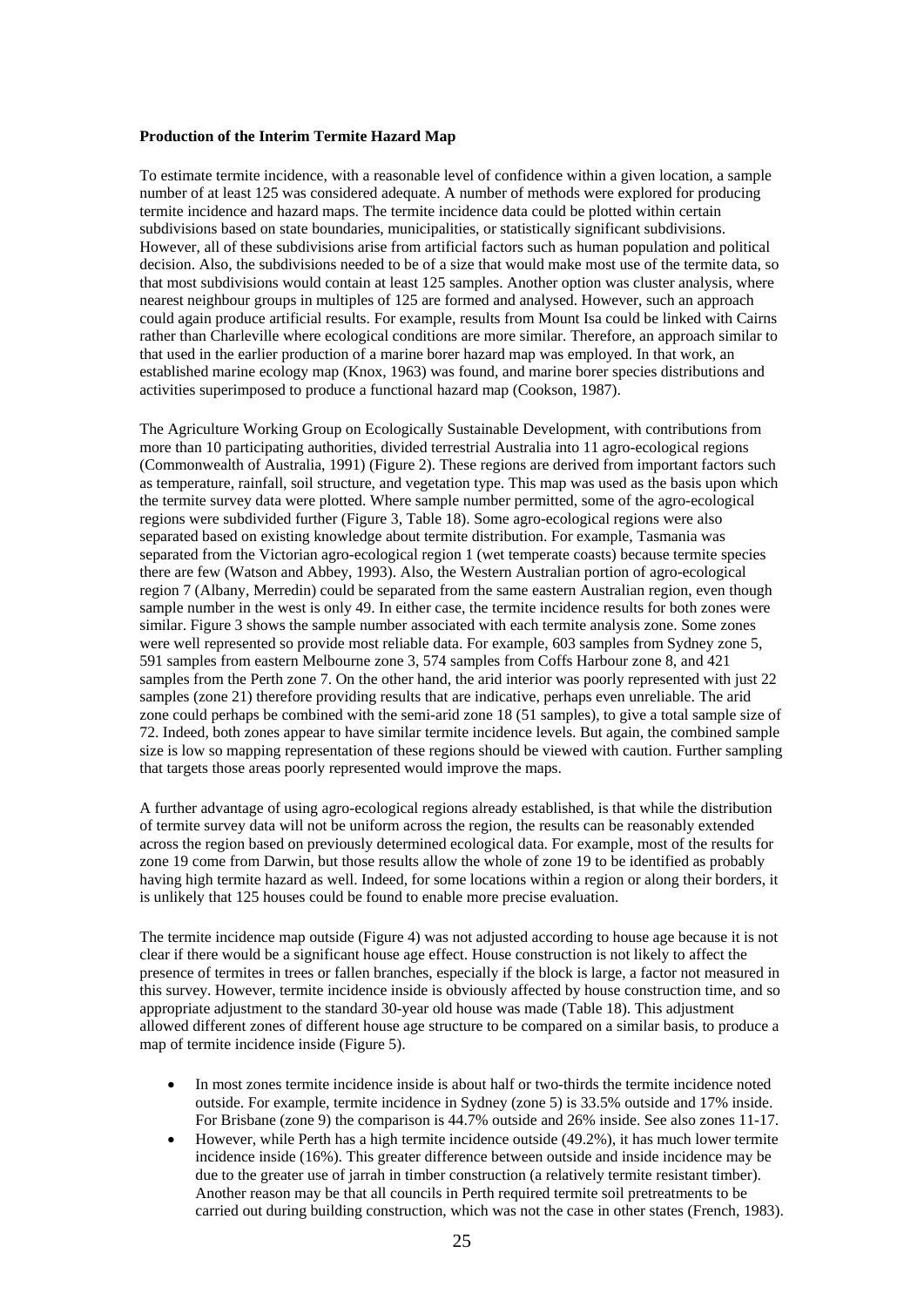• Several zones (Melbourne zones 2 and 3, and Canberra zone 20) have amongst the lowest termite incidence levels outside (6.9%, 11.5%, and 20.9% respectively). However, this benefit is not reflected in proportionately much lower termite incidence levels inside (7%, 12%, and 13%, respectively). Perhaps certain proportions of houses are easy for termites to penetrate, irrespective of termite hazard levels. There may be a background level of poor construction practice that will always allow houses to be attacked, even in low termite hazard areas. For example, old terrace houses in inner Melbourne were often built with minimal ground clearance and poor ventilation, so are easily attacked. Other poor building practices such as placing fill or piles of wood high against a house wall, or leaving wooden pegs in concrete slabs, can occur in any hazard zone. In Tasmania however, only four species of termites are known (Watson and Abbey, 1993), and are species that appear unable to attack sound timber. Therefore, even the century-old terrace houses surveyed in Tasmania have not been attacked by termites.

The interim termite hazard map (Figure 6) was constructed with the aid of the incidence maps. It was decided to use mainly the incidence outside map for hazard map construction. This would provide a background measure of hazard against which building construction practices will then add or detract from the hazard. The termites that can be found outside would include a wide range of species, including grass-feeding and detritus-feeding termites. Some of these were also collected from mounds etc as indicated in Table 16. However, the termite incidence outside data was based almost entirely on whether termites were found attacking trees or wooden structures. Entries for 'compost area' and 'compost bin' (possible detritus-feeders) occurred for only 5% of the houses surveyed (Table 8), and only 0.8% (12 houses) had termites only in the compost areas (the remainder had termites in trees or wooden structures as well as compost areas). Similarly, not all of the termites found attacking wood outside would belong to species considered economically important. However, for the purposes of the hazard map they were considered to indicate that conditions were suitable for termite 'pressure'.

The hazard descriptions provided are summaries for the whole of the zones indicated. Within a hazard zone there may still be 'hot spots', or other areas where termites are scarce or absent. Further, a Melbourne householder with heavy termite attack in their house might be hard to convince that they are living in what we class as a low termite hazard area.

Where there was doubt in the incidence outside map, the hazard map generally erred on the conservative side. That is, higher hazard ratings were given in some areas than might be suggested by the incidence map. The variations to the outside incidence map, made for the construction of the termite hazard map, were:

- Boundary lines were smoothed out on the conservative (higher hazard) side to reduce the apparent claim to precision in the exact placement of those boundary lines.
- The high incidence zone 19 (Darwin area) is adjacent to the arid zone 21 (low-moderate incidence). However, hazard is not likely to make such sudden changes from high to lowmoderate, without an intermediate step. Therefore, a moderate hazard zone was inserted over some parts of the low-moderate incidence zone to provide a more realistic gradation.
- There was a lack of data for the Victorian coastal area in the Agro-Ecological map (Figure 2) near Wilsons Promontory and Lakes Entrance. Therefore, rather than include these areas with the low hazard zone of eastern Melbourne (zone 3), they were included with their adjacent higher hazard zone 20.
- The outside incidence map gave a jump in hazard zone gradation from moderate in zone 15 to very low in western Melbourne (zone 2). Most data for the western Melbourne zone 2 came from the western suburbs, Geelong, and some coastal towns such as Port Fairy and Warrnambool. Low-moderate and low hazard zones were inserted between these areas to improve the gradation of hazard. Along the coast, the very low termite hazard zone may be confined to the exposed heathland areas. Transition to the higher hazard zones probably begins in the forested regions.
- The outside incidence map suggests that the termite hazard near Bundaberg (zone 10) is lower than in Brisbane (zone 9) or Rockhampton (zone 11). However, this result is difficult to explain. Therefore, the hazard for the Bundaberg region was increased to match its adjacent zones.

The termite incidence outside map and the termite hazard maps suggest that the dominant factor influencing termite activity or hazard is temperature. For example, Tasmania has good rainfall and humidity, but is too cold to sustain significant termite hazard. The west Victorian coast (zone 2) is the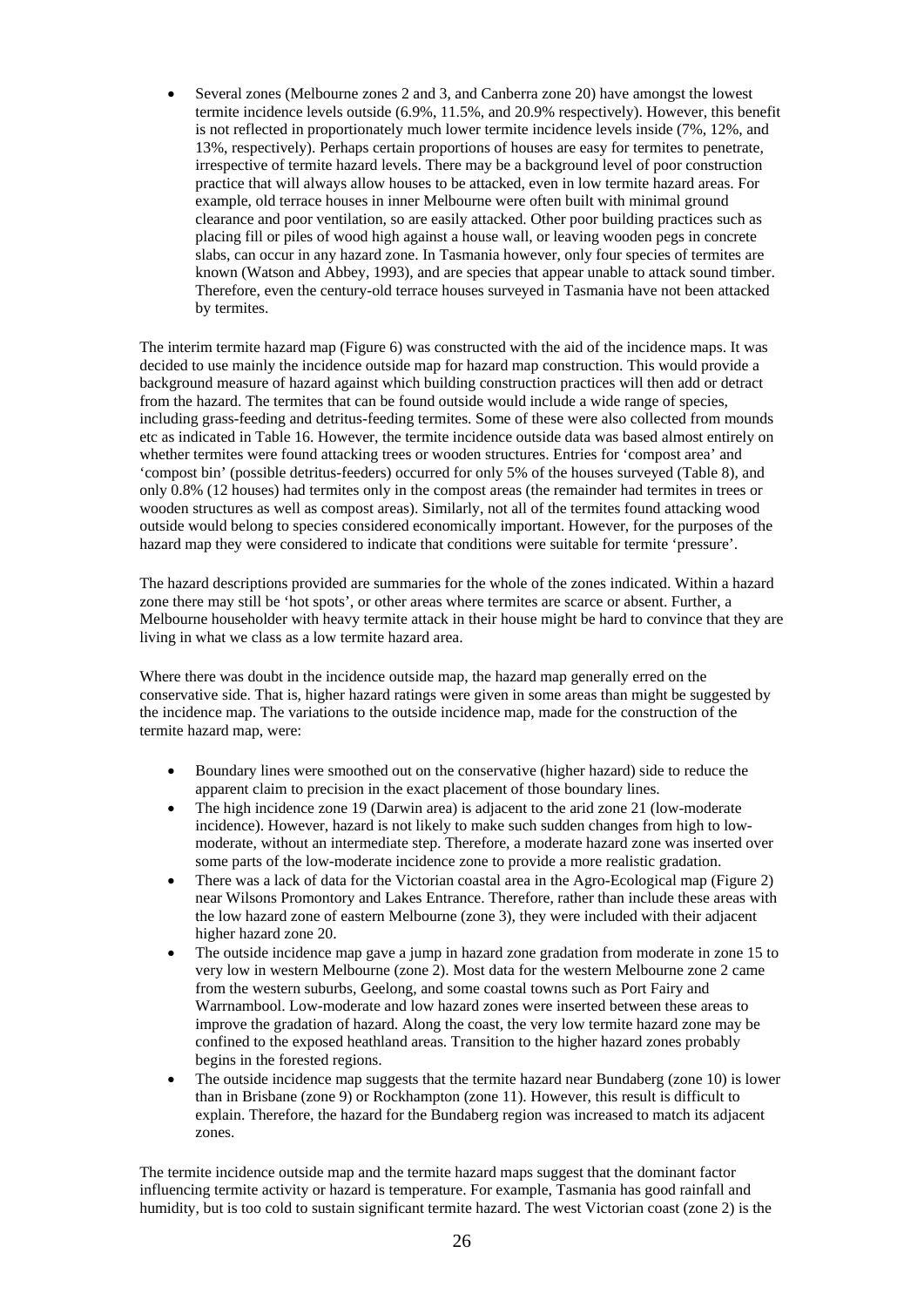next coldest region and has the second lowest termite hazard. The temperature trend follows, as the termite hazard increases through eastern Melbourne (zone 3) to Canberra and Bega (zone 20). Highest termite hazards occur in the hottest regions of northern Australia and Perth.

After temperature, the next most important factor determining termite hazard appears to be rainfall. Therefore in Queensland, the termite hazard decreases from high in humid coastal areas such as Cairns, to moderate and then low-moderate termite hazard in more arid locations. Vegetation appears to have less influence on termite activity than temperature and rainfall. Termite hazard tends to be higher in heavily treed areas, and may partly explain why the grassland areas of Geelong and the western suburbs in Melbourne have lower termite hazard than in eastern suburbs. However, removing trees will not avoid the termite hazard, as for example, termites are also active in areas such as Port Melbourne and other inner city areas where there are relatively few trees. Similarly in Sydney (high building density compared to tree density), the termite hazard appears to be no less than in the surrounding treed highlands. Differences observed are more likely to be due to the influence of house age. The influence of soil type also appears to be less important than temperature and rainfall, as termites are able to create the conditions they need within a wide variety of substrates. However, factors such as soil type, vegetation, and age of building development site are likely to combine to determine the location of 'hot spots' within the broader hazard zones provided in Figure 6.

This interim termite hazard map should not be seen as definitive, but rather a starting point that might encourage further research that can be used for its modification and improvement.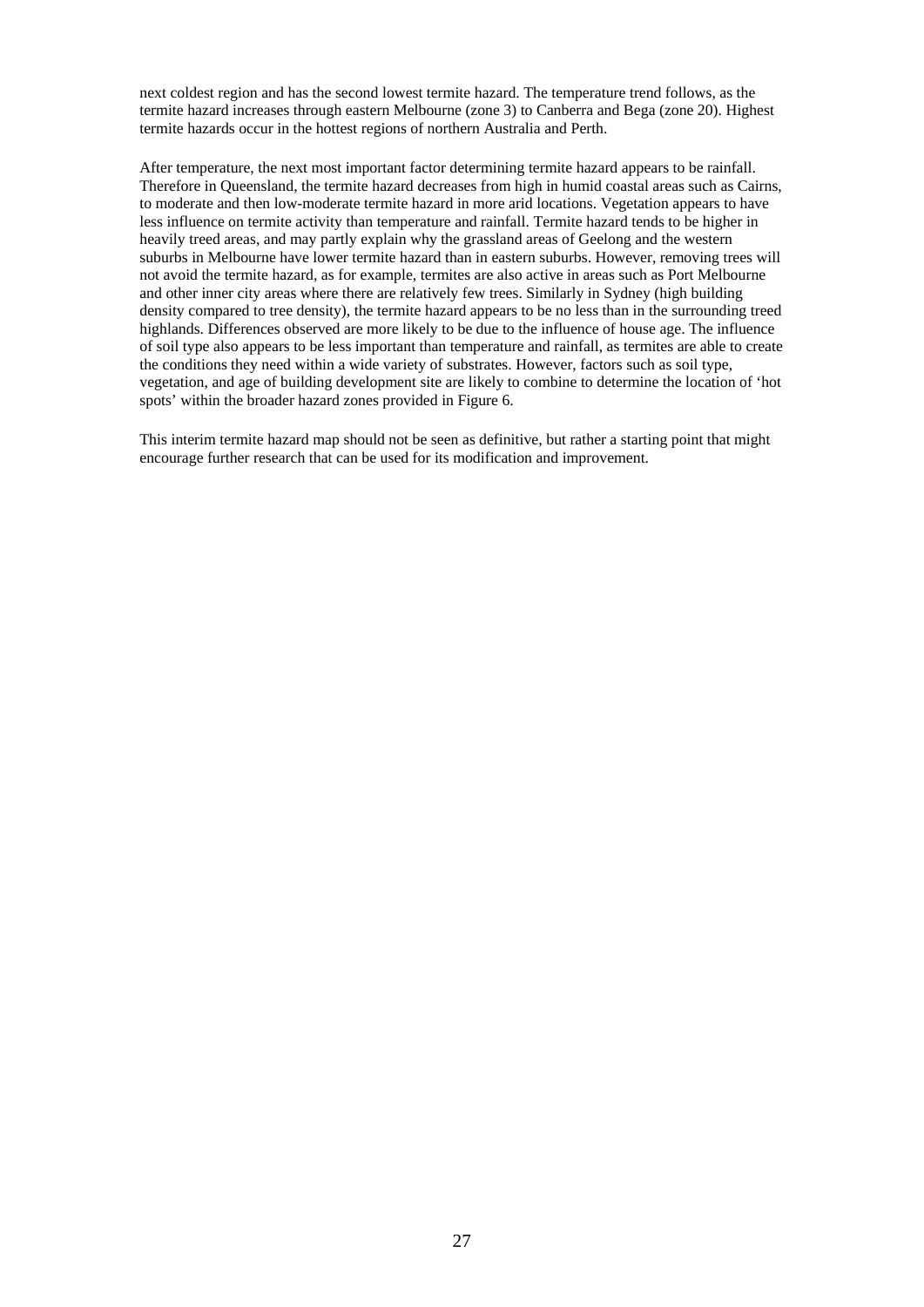| Agro-<br><b>Ecological</b><br><b>Region</b> | <b>Termite</b><br>analysis zone<br>(approximate)  | <b>Sample</b><br><b>Number</b> | <b>Mean</b><br>Age<br>(standard<br>error) | <b>Incidence</b><br><b>Outside</b><br>$\frac{0}{0}$ | <b>Incidence</b><br><b>Inside %</b> | <b>Incidence</b><br><b>Inside</b><br>$(30 \text{ year})$<br>house<br>$\% *$ |
|---------------------------------------------|---------------------------------------------------|--------------------------------|-------------------------------------------|-----------------------------------------------------|-------------------------------------|-----------------------------------------------------------------------------|
| $1$ (part)                                  | 1, Tasmania                                       | 98                             | 37.8<br>(2.6)                             | 1.0                                                 | 0.0                                 | $\boldsymbol{0}$                                                            |
| $1$ (part)                                  | 2, Melbourne,<br>west of 145°E                    | 202                            | 40.5<br>(2.2)                             | 6.9                                                 | 8.9                                 | $\overline{7}$                                                              |
| $1$ (part)                                  | 3, Melbourne,<br>east of 145°E                    | 591                            | 29.5<br>(0.9)                             | 11.5                                                | 11.3                                | 12                                                                          |
| $1$ (part)                                  | 4,<br>Wollongong,<br>south of<br>$34.16^{\circ}S$ | 126                            | 32.1<br>(3.4)                             | 26.4                                                | 24.6                                | 23                                                                          |
| $1$ (part)                                  | 5, Sydney                                         | 603                            | 39.8<br>(1.1)                             | 33.5                                                | 22.1                                | 17                                                                          |
| $1$ (part)                                  | 6, Newcastle,<br>north of<br>33.33°S              | 115                            | 18.8<br>(1.5)                             | 27.8                                                | 13.9                                | 22                                                                          |
| $1$ (part)                                  | 7, Perth                                          | 421                            | 26.8<br>(1.1)                             | 49.2                                                | 14.0                                | 16                                                                          |
| $2$ (part)                                  | 8, NSW<br>portion                                 | 574                            | 20.6<br>(0.8)                             | 23.9                                                | 15.5                                | 22                                                                          |
| $2$ (part)                                  | 9, Brisbane                                       | 394                            | 26.9<br>(1.3)                             | 44.7                                                | 23.6                                | 26                                                                          |
| $2$ (part)                                  | 10,<br>Bundaberg,<br>north of<br>$26.5^{\circ}$ S | 162                            | 21.8<br>(1.6)                             | 23.5                                                | 13.6                                | 19                                                                          |
| 3                                           | 11, Cairns $+$<br>Rockhampton                     | 114                            | 26.1<br>(2.0)                             | 42.1                                                | 28.1                                | 32                                                                          |
| $\overline{4}$                              | 12, Townsville<br>+ Weipa                         | 62                             | 22.6<br>(2.1)                             | 45.2                                                | 12.9                                | 17                                                                          |
| 5                                           | 13,<br>Toowoomba                                  | 260                            | 33.1<br>(1.6)                             | 26.1                                                | 14.6                                | 13                                                                          |
| 6                                           | 14, Bathurst                                      | 241                            | 32.6<br>(2.1)                             | 31.5                                                | 17.0                                | 16                                                                          |

**Table 18. Termite Incidence in Agro-Ecological Regions**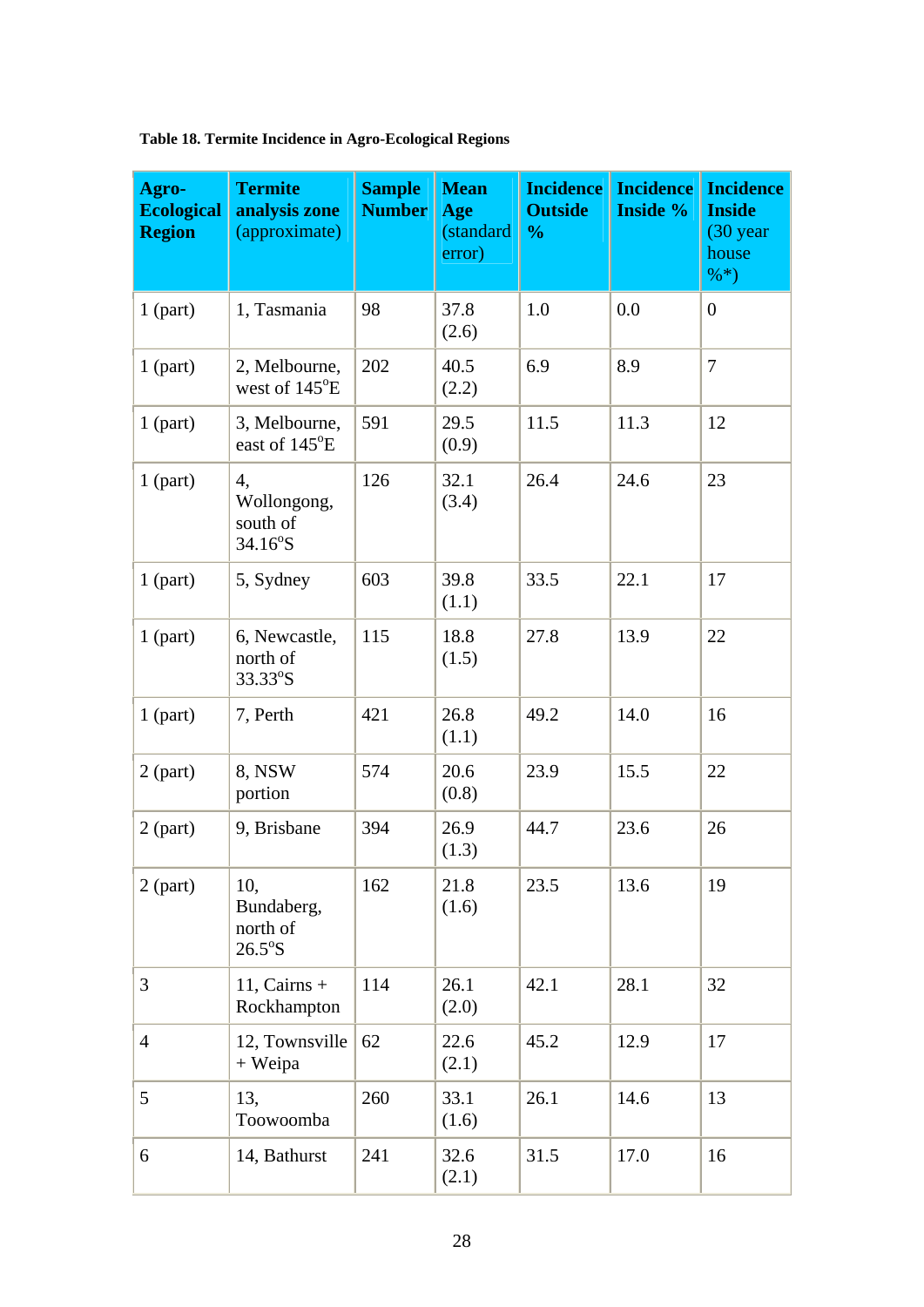| $7$ (part) | $15$ , Dubbo +<br>Bendigo     | 348 | 33.7<br>(1.5) | 31.6 | 17.2 | 15 |
|------------|-------------------------------|-----|---------------|------|------|----|
| $7$ (part) | 16, Adelaide +<br>SA portions | 241 | 35.8<br>(1.7) | 36.1 | 20.7 | 17 |
| $7$ (part) | 17, WA<br>portion             | 49  | 30.8<br>(3.8) | 32.7 | 16.3 | 16 |
| 8          | 18, Mount Isa<br>+ semi-arid  | 51  | 36.5<br>(3.6) | 23.5 | 19.6 | 16 |
| 9          | 19, Darwin                    | 85  | 14.4<br>(1.2) | 67.0 | 17.6 | 38 |
| 10         | 20, Canberra<br>$+$ Bega      | 363 | 26.9<br>(1.1) | 20.9 | 11.6 | 13 |
| 11         | 21, Arid<br>interior          | 22  | 28.0<br>(5.6) | 27.2 | 18.2 | 19 |

*\* Incidence inside after standardisation to a 30 year house age was determined graphically, by drawing a line from 0,0 (0 years = 0 incidence inside) to the mean house age and incidence for the zone, and determining the intercept at 30 years.*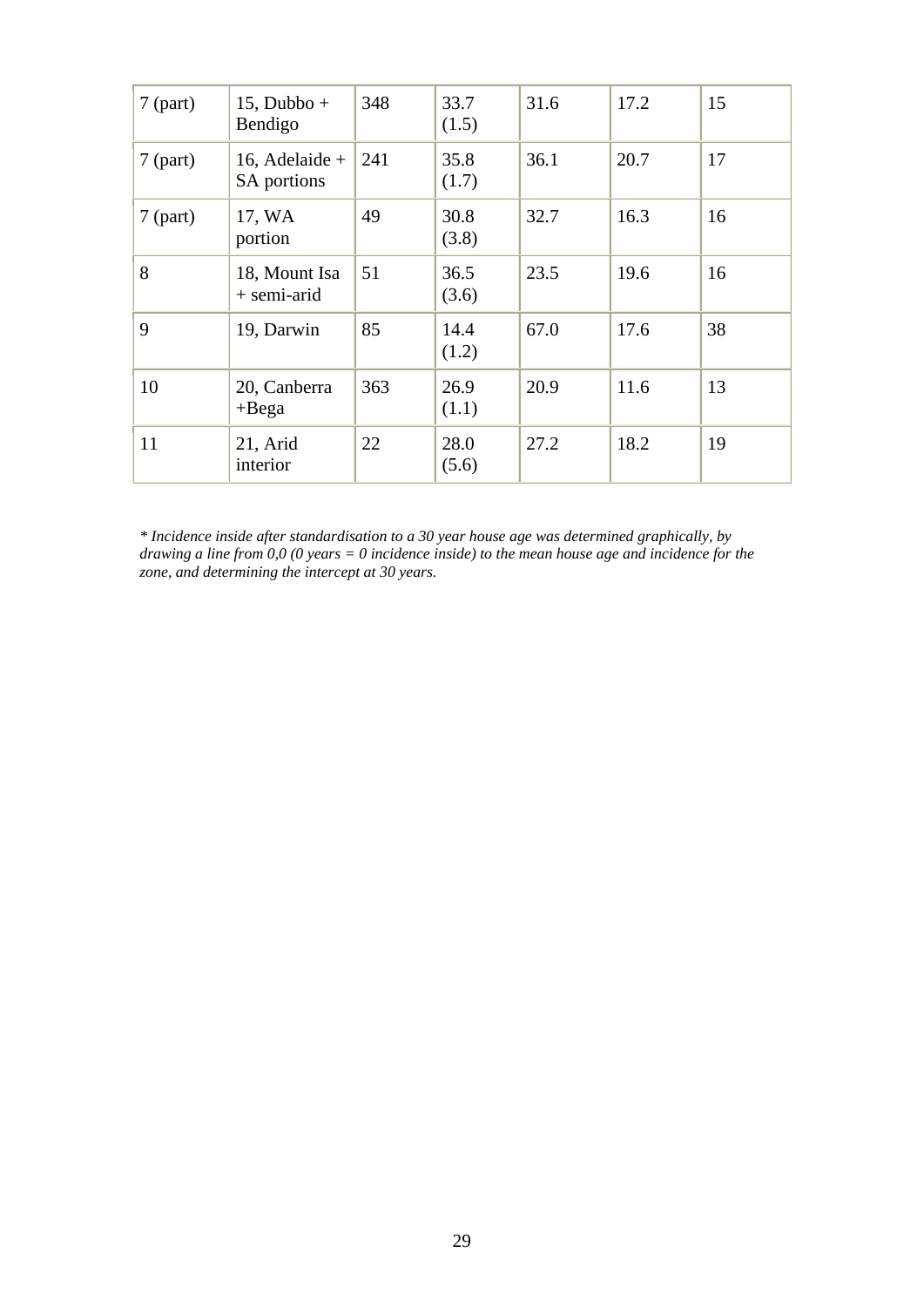## **Figure 2. Agro-Ecological Regions**

The agro-ecological regions of Australia, provided by the Agriculture Working Group on Ecologically Sustainable Development (1991). This map was used as the basis for further development of the termite incidence and hazard maps.

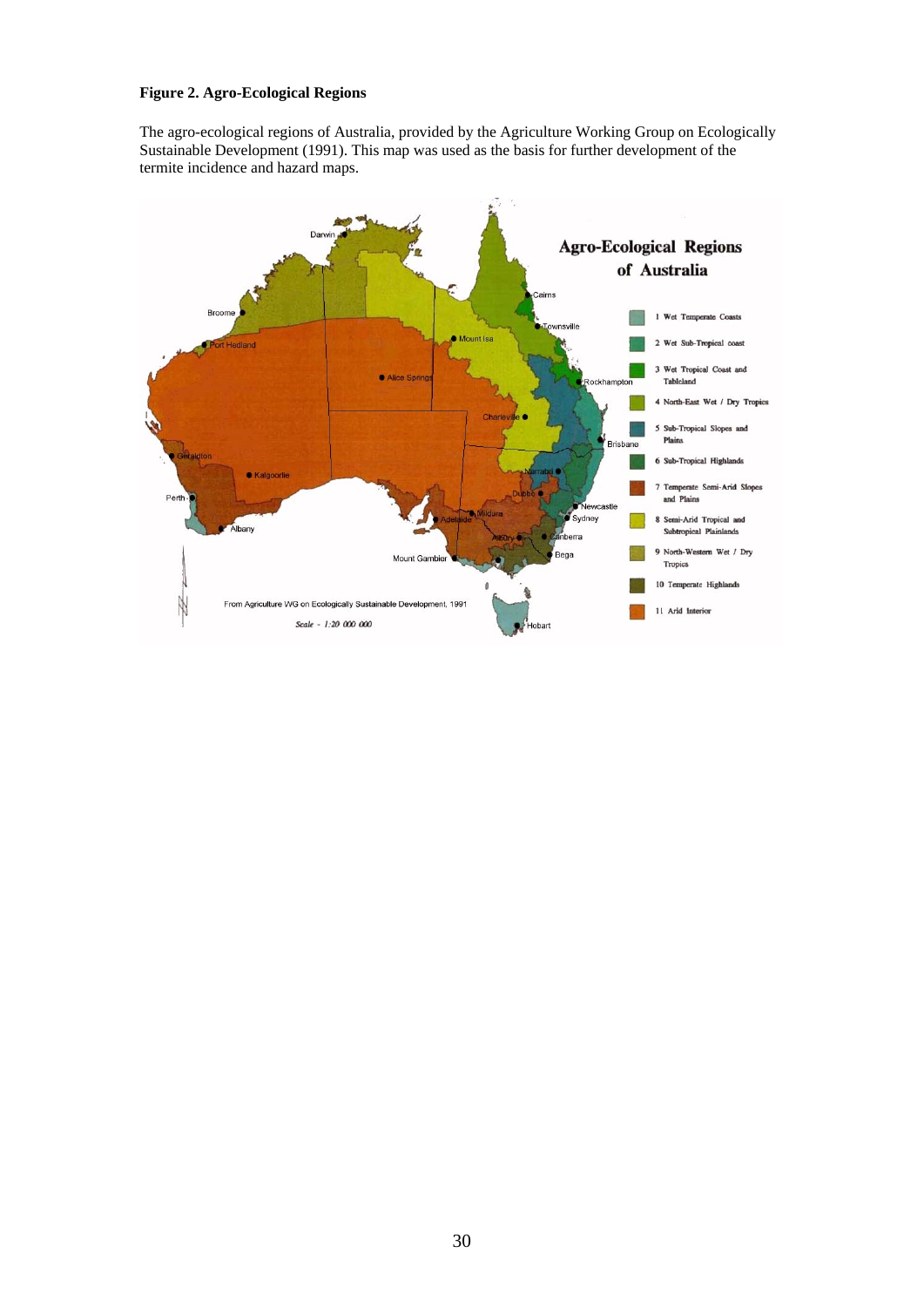## **Figure 3. Termite Analysis Zones and Sample Numbers**

The number of dwellings analysed, in each whole agro-ecological region, or where numbers allowed, subdivisions of those agro-ecological regions.

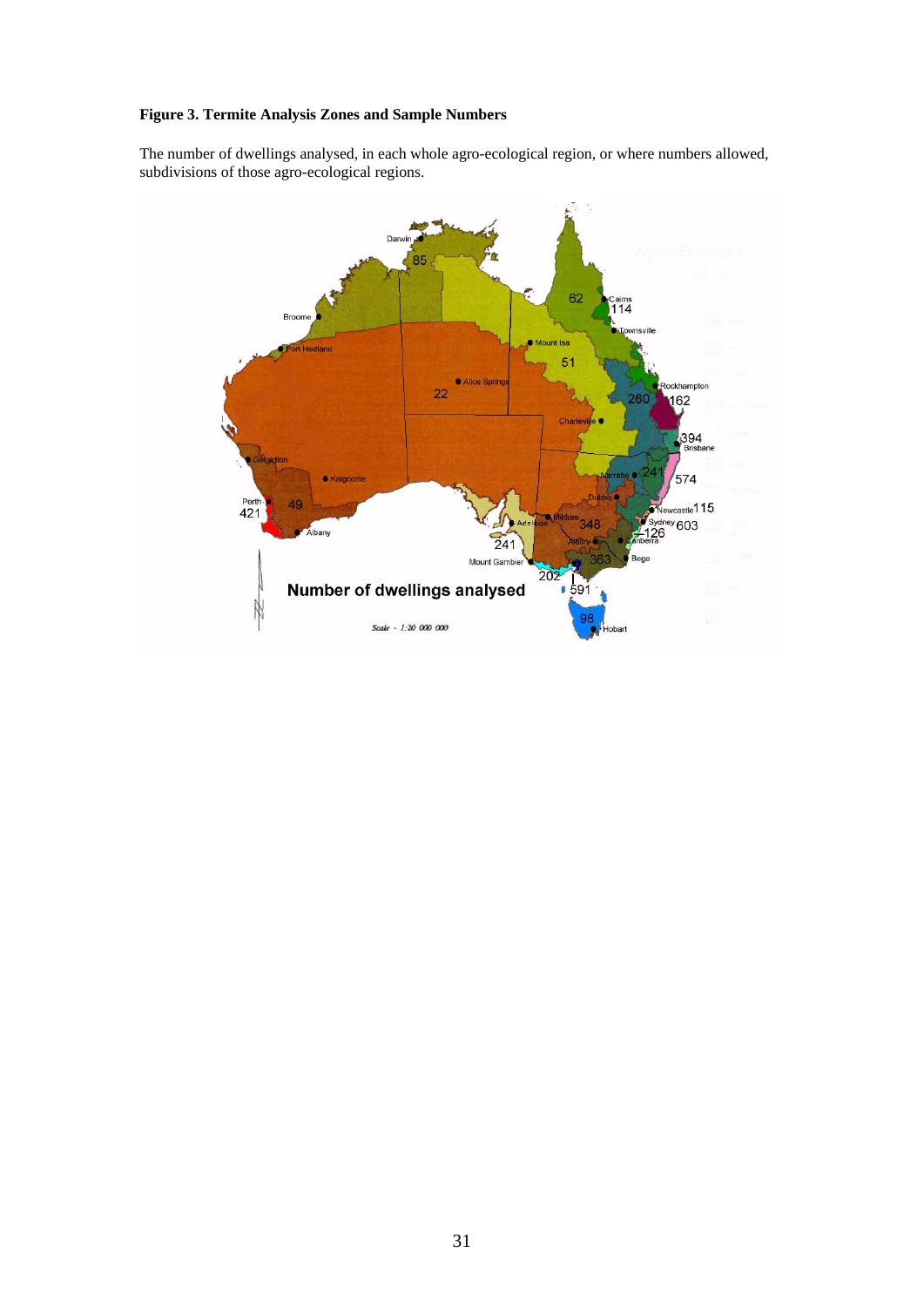## **Figure 4. Termite Incidence Outside**

Termite incidence outside, showing the percentage of dwellings in the regions shown in Figure 3 with termites found outside buildings.

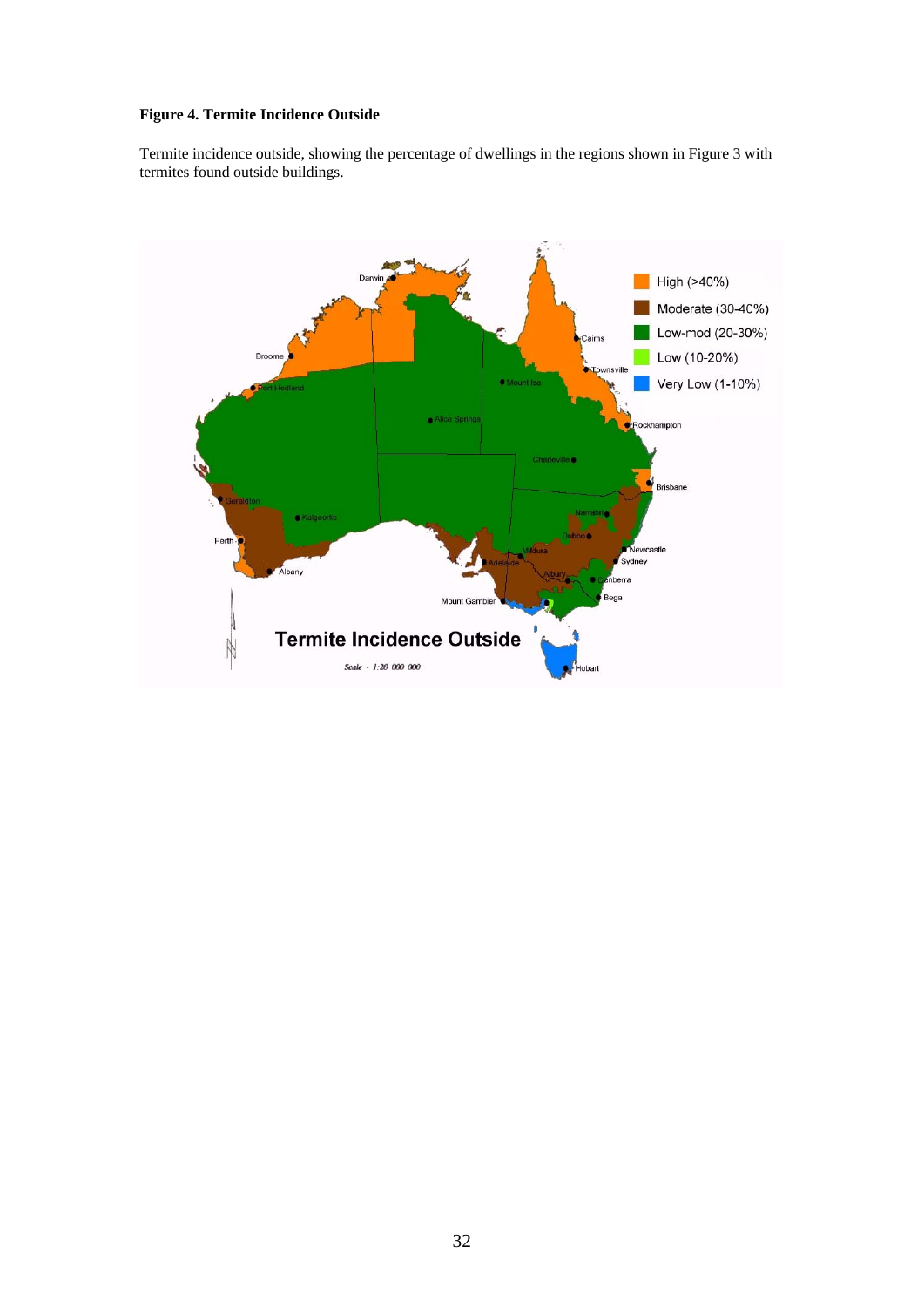## **Figure 5. Termite Incidence Inside**

Termite incidence inside, showing the percentage of dwellings in the regions shown in Figure 3 with termites found inside buildings, after those percentages were adjusted to a uniform house age of thirty years across the country.

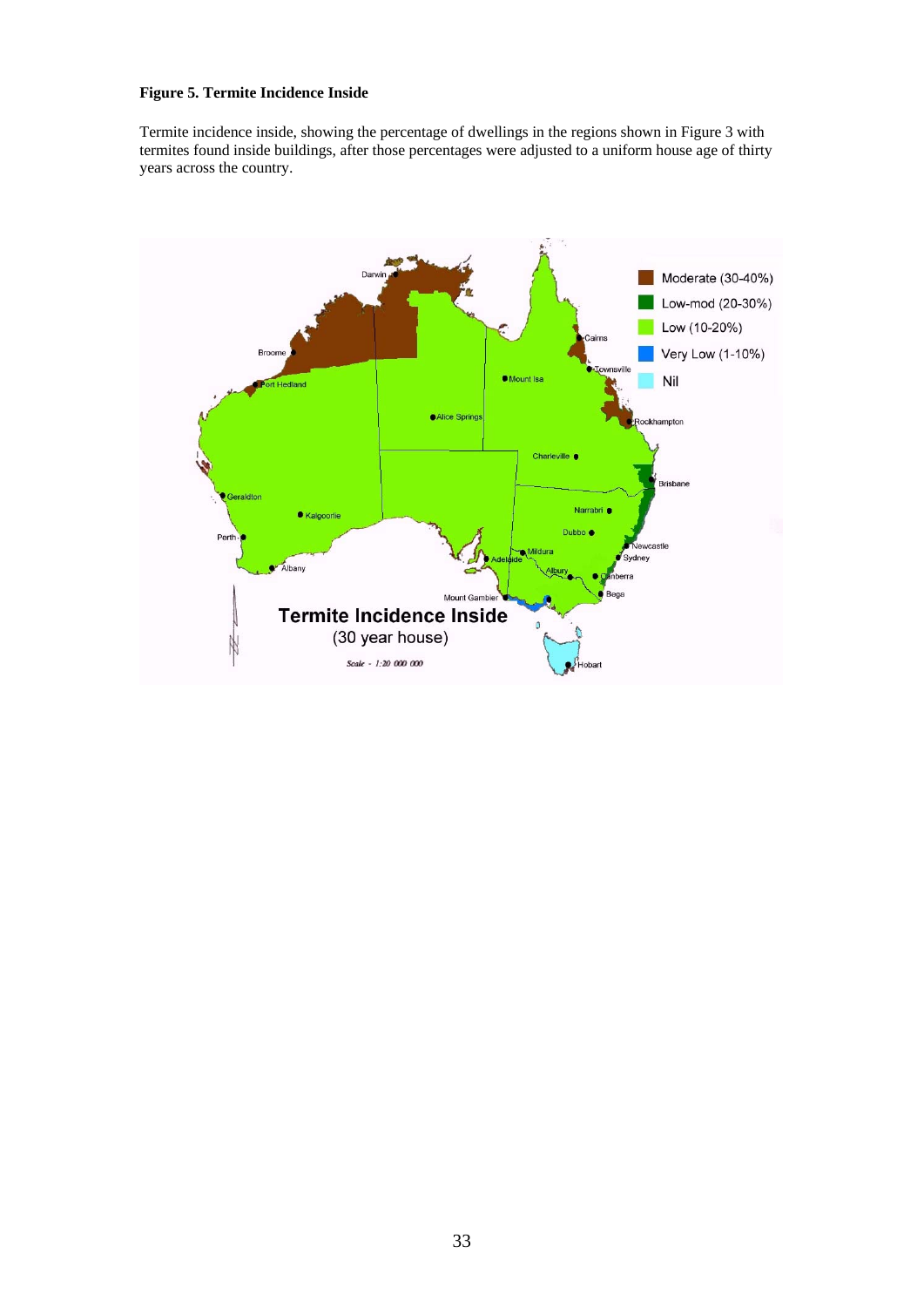